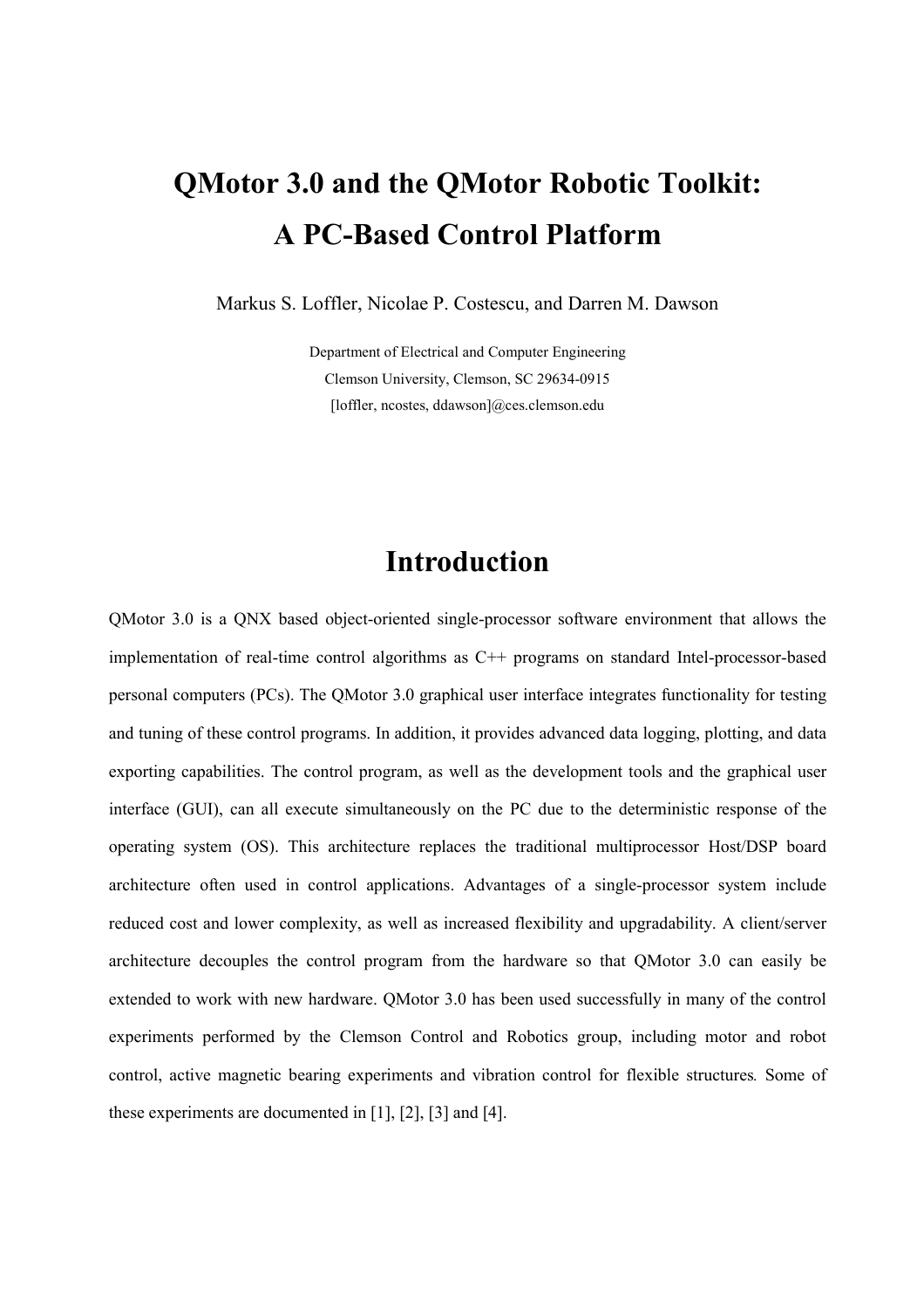The high performance and flexibility of QMotor 3.0 allow for the implementation of many different control applications ranging from simple linear control routines to complex, nonlinear, multidimensional control algorithms. As an example of a complex control application, the control of robot manipulators with QMotor 3.0 is addressed in the second part of the article. Specifically, we present the design of the QMotor Robotic Toolkit (QMotor RTK). The Robotic Toolkit is a set of QMotor 3.0 control programs, C++ libraries, and utility programs for robot manipulator control and trajectory generation. It includes servo control programs for the Puma 560 manipulator, the Barrett Whole Arm Manipulator (WAM) [5], and the Integrated Motion Inc. (IMI) two-link manipulator, as well as a joint-level trajectory generator and a GUI. The RTK is a good example for demonstrating the open architecture of QMotor 3.0; that is, the RTK illustrates the use of multiple cooperating control programs and the integration of GUI programs. Additionally, the RTK demonstrates how objectoriented techniques can be applied to control implementations to ensure extensibility and code reuse.

#### **Previous Research**

WinMotor, QMotor 1.0, and QMotor 2.0 [6] are the predecessors to QMotor 3.0. WinMotor and QMotor 1.0 are heterogeneous PC Host/DSP single-board computer (SBC) systems, where the control executes on a DSP SBC while a Host PC is used for the GUI to provide plotting, data logging, and control parameter tuning functions. The primary disadvantages of the Host/DSP architecture are the high cost of the hardware, the limited flexibility of the system, and the complexity of the software.

To overcome these disadvantages, we developed QMotor 2.0, a single-processor control environment that executes both the control program and the GUI on the same processor. The use of modern highspeed consumer-grade PCs coupled with a PC real-time OS allowed the development of a system that implements the control algorithm and the user interface on one CPU. This configuration reduced the cost and complexity of the system, for developers as well as for users. Several disadvantages of QMotor 2.0 became apparent with use. The first version of QMotor 2.0 only supported the MultiQ motion control board for hardware interfacing. To support additional hardware (*e.g.,* cameras, fast A/D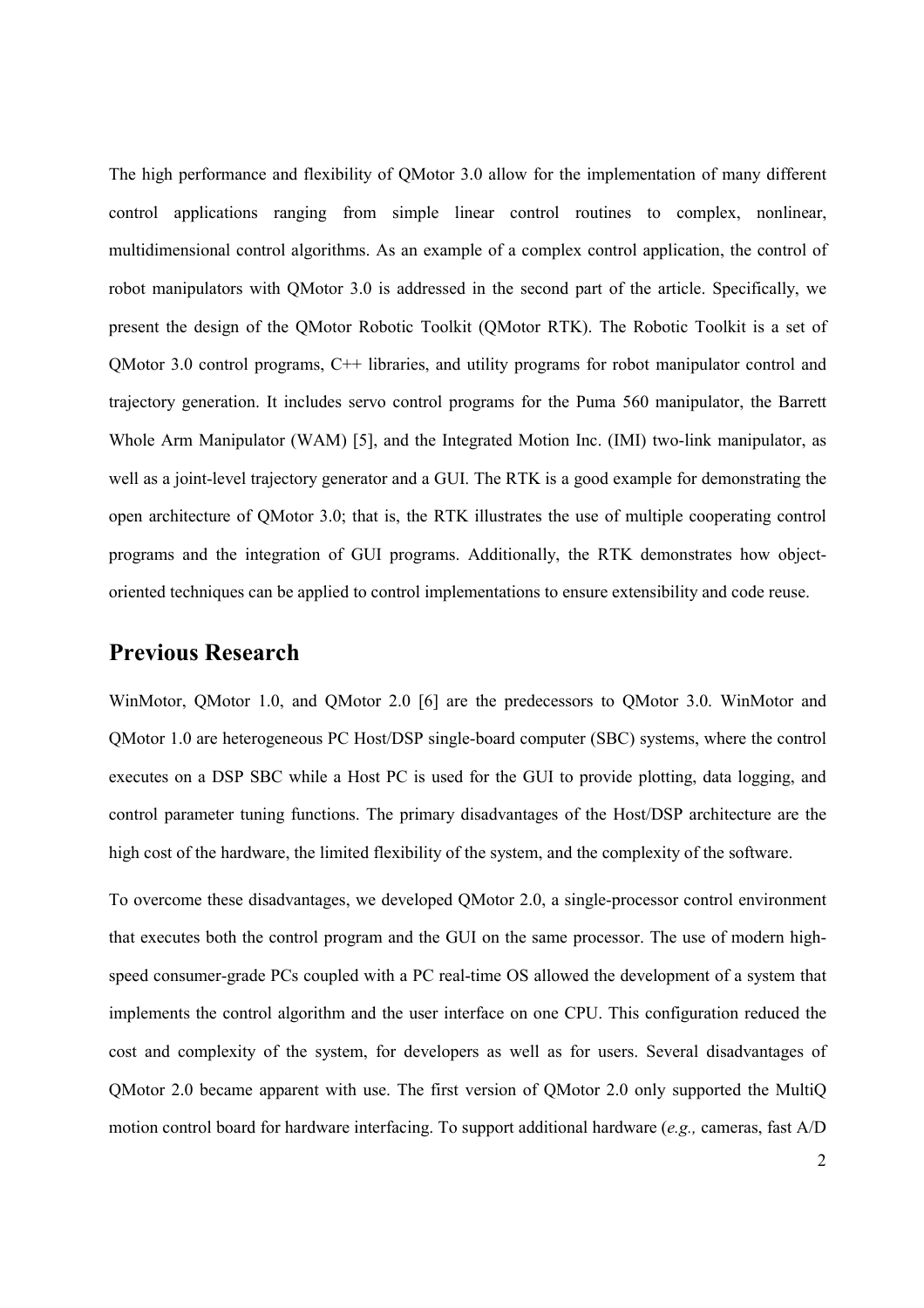boards, more I/O channels), multiple versions of QMotor for different hardware boards had to be developed since QMotor 2.0 did not support a flexible hardware interfacing architecture. This disadvantage resulted in confusion and higher maintenance costs (bug fixes and updates had to be applied to all of the versions, instead of to just one version). Other disadvantages of QMotor 2.0 were limited logging capabilities (*e.g.,* it was not possible to set multiple logging modes, frequencies, and durations), limited plotting capabilities (*e.g.,* dynamic autoscaling and multiple plot windows were not available), and the lack of online parameter tuning.

To overcome the disadvantages of QMotor 2.0 and extend the capabilities of the QMotor framework for more complicated control applications, we have developed QMotor 3.0 and the QMotor RTK. We decided to extend the QMotor 3.0 framework with a robotic toolkit because of the complexity normally associated with a robotic application; that is, manipulator control systems contain not only the servo control implementation, but also trajectory generation, programming interfaces, and a user interface. Although many robot control languages have been created for the purpose of controlling manipulators, they are usually provided by the manipulator vendor and custom-tailored to the specific manipulator type. Since many of these robot control languages are not very flexible (*e.g.*, with regard to interfacing to new system components such as sensors and visual feedback), previous research focused on building robot control libraries on top of a commonly used programming language (*e.g.,* "C"). RCCL [7] and ARCL [8] are examples of such libraries. However, there is no straightforward way to modify the servo control algorithm in RCCL and ARCL (*e.g.*, for Puma 560 robots, the servo control runs on a proprietary Mark II controller); therefore, one cannot implement new control strategies [9]. Also, the large amount of code and complexity of RCCL and ARCL make them very difficult to understand and modify. RCCL and ARCL are good examples of procedural programming reaching its limits; that is, both libraries use programming constructs (*e.g.*, function pointers) that emulate object-oriented concepts. However, since the implementation language (C) is not objectoriented, these constructs are difficult to understand and modify.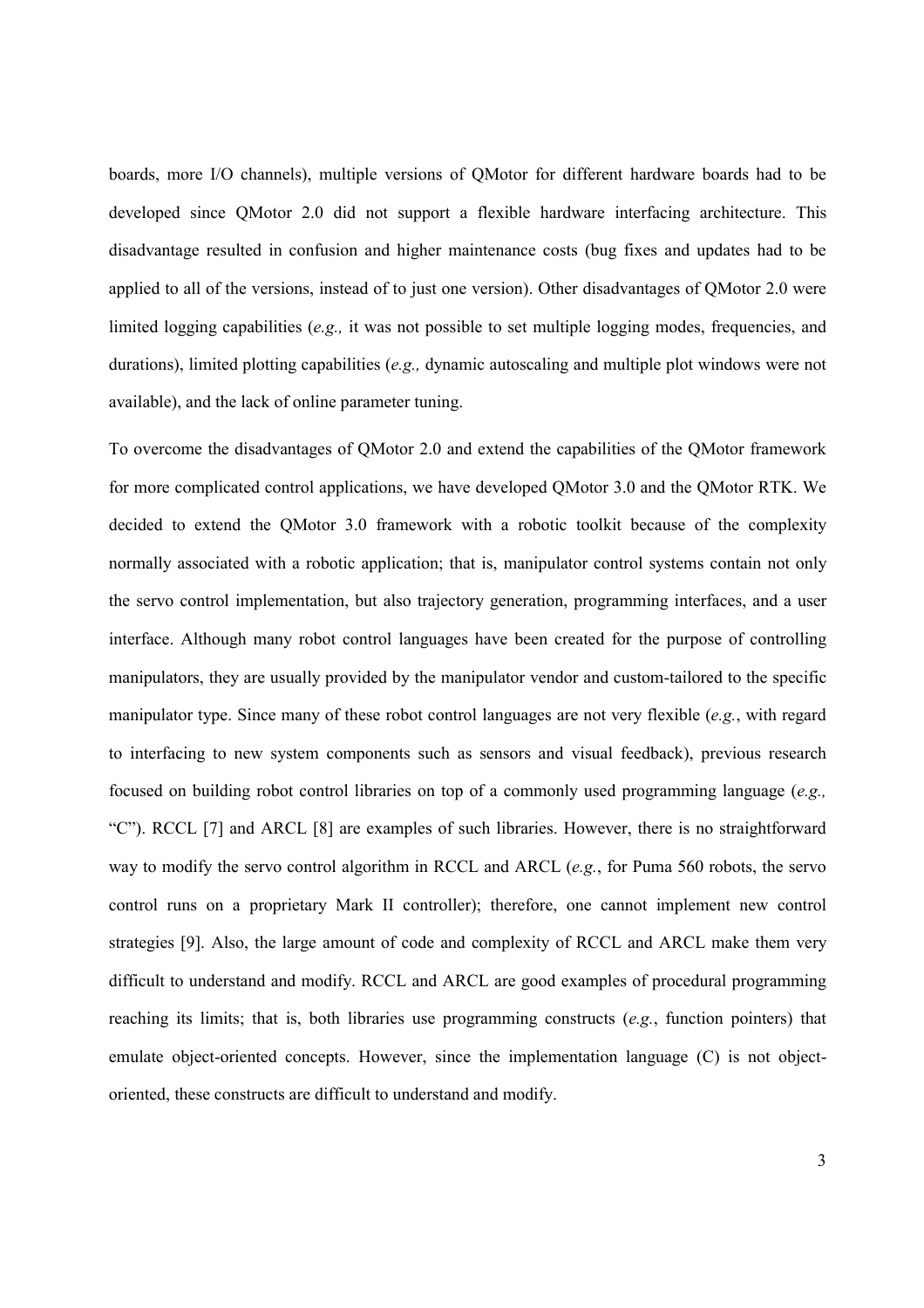The robot control platforms described above have another common problem: If new functionality is needed or if new hardware is required, one must modify the source code. Modification of the internals of a complex robot control system is very error-prone. To overcome this problem, object-oriented approaches have been used with regard to robot control libraries. As an example of object oriented design, RIPE [10], developed at Sandia National Laboratories, defines an intuitive hierarchy of classes for robotic hardware. However, RIPE does not use object-oriented concepts at the servo level. MMROC+ [11] uses an object-oriented design only for error handling and process communication. OSCAR [12] is an extensive library that addresses many issues of object-oriented design for robotic systems. Specifically, OSCAR focuses mainly on the operational software layer (the layer between the user interface and the servo control). OSCAR is complex and requires multiple computing platforms. Zero++ [13] is a multiprocessor-net system that uses object-oriented concepts mostly for the programming interface. To summarize, none of the above-described robot control libraries use an entirely object-oriented design (*e.g.*, the servo control is not included in the object-oriented design) or provide functionality for data logging, data plotting, and control parameter tuning. Additionally, many of the past libraries require multiple computing platforms (*i.e.*, special controllers, DSPs or PCs running different Operating Systems) and/or proprietary hardware. As opposed to past systems, the RTK implements a homogeneous object-oriented design on a single PC and includes data logging, data plotting, and control parameter tuning. Specifically with regard to controls and QMotor, the features of Object Oriented design most heavily exploited here are *data hiding* (so that the user is able to implement certain functions without harming the control execution framework), and *inheritance* (so that parts of existing code can be re-used). These are demonstrated in the QMotor RTK section. The primary focus of this research has been to develop a real-time control platform using a single hardware and software environment (PC running QNX OS). QMotor was designed for simplicity and ease of use, in comparison to current research efforts such as the Open Control Platform (OCP) [14]. A user can write working QMotor control programs in less than two hours, and the GUI is intuitive enough to get familiarized with in less than ten minutes.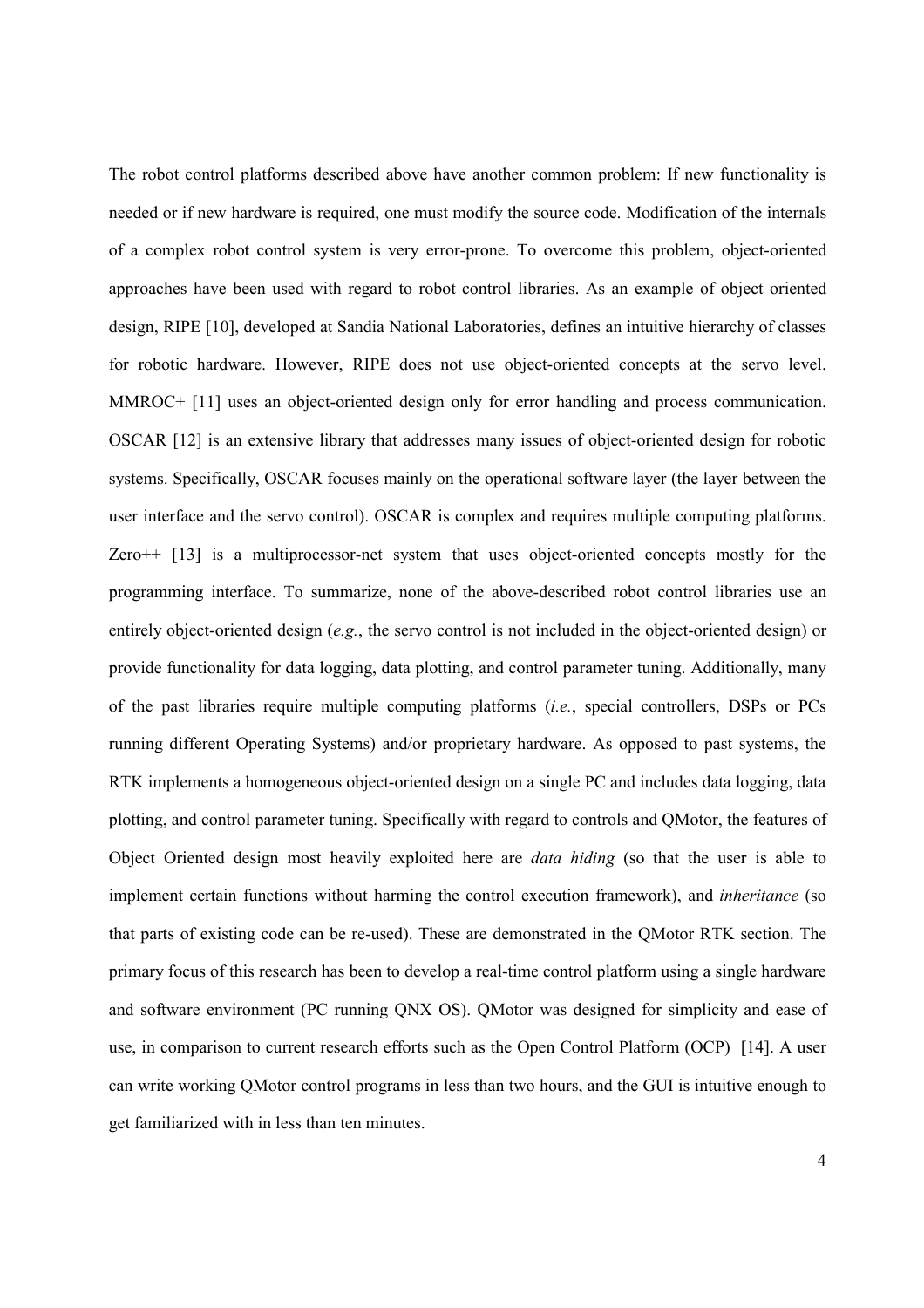## **QMotor 3.0**

### **Overview**

QMotor 3.0 runs on standard Intel PCs, a cost-effective and widely supported hardware platform. A single I/O board or multiple I/O boards provide the interface to the hardware. As with QMotor 2.0, the QNX real-time operating system [15] was selected as the software platform, as it provides all of the real-time functionality needed for the system and has proven to be robust and reliable. Although the system was developed under QNX 4, it was later ported to the QNX Real-Time Platform (RTP). The QNX RTP has the advantage that it is free for non commercial use. Additionally, it provides higher compatibility with UNIX systems than QNX 4 (*e.g.*, it provides a POSIX-compliant interface and familiar development tools from the Linux OS, such as the GNU compiler). QMotor 3.0 consists of three main parts (see Figure 1):

- **The hardware client/server architecture,**
- **The control program library,**
- **The QMotor GUI.**

In the following sections, these components are explained in detail.



**Figure 1. Overview of the QMotor 3.0 architecture.**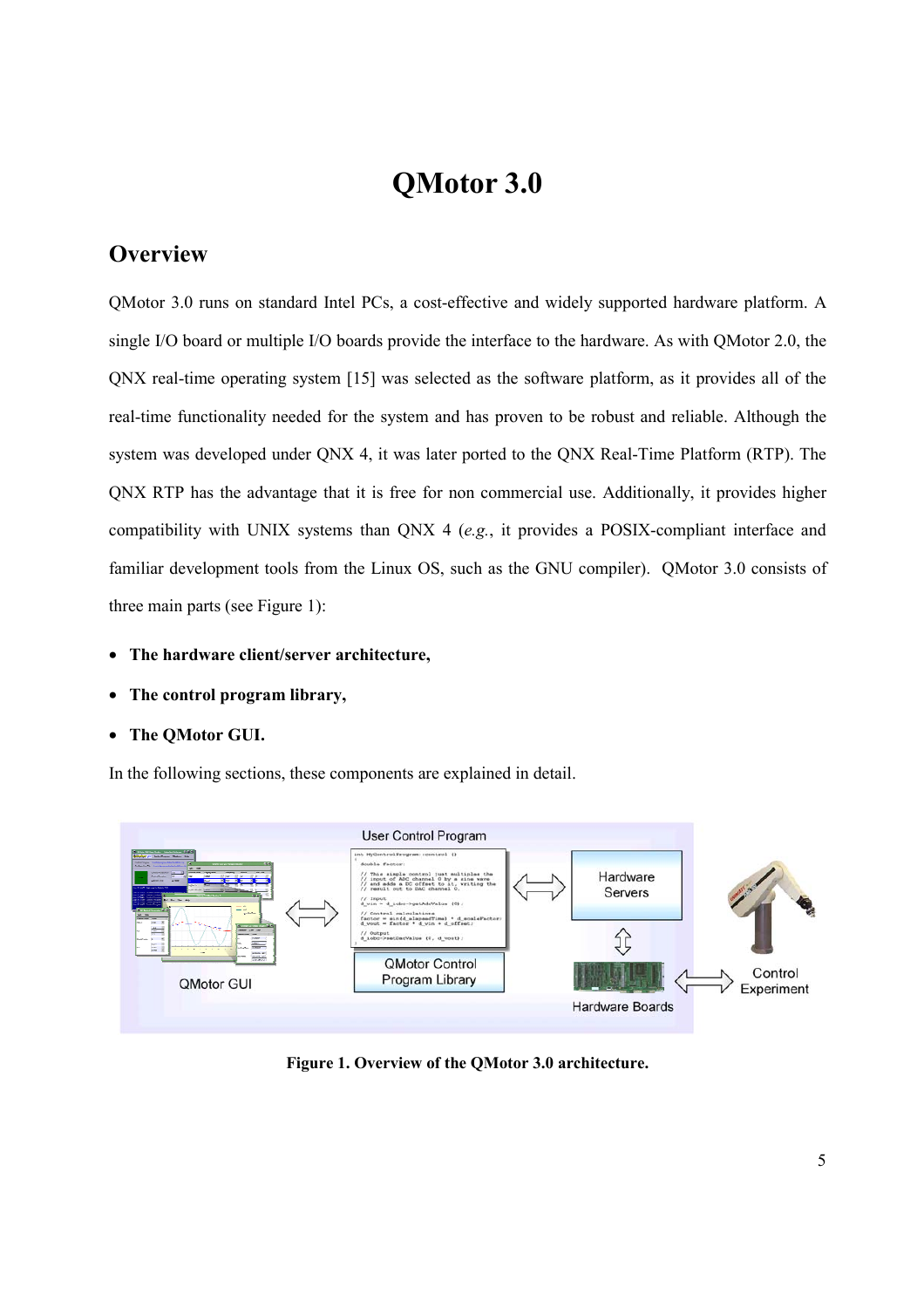#### **Hardware Client/Server Architecture**

To control a physical system, a computer control program must be able to interact with it. Information about a system is determined through the use of sensors, which measure and report signals of the system (*e.g.,* temperature, force, voltage). Actuators (*e.g.,* motors, electromagnets) are used to change the state of the system. Both sensors and actuators utilize some sort of interface hardware such as ISA or PCI I/O boards. The software to operate these types of I/O boards has been traditionally called a device driver. Traditional device drivers (as in UNIX and Microsoft Windows NT) generally reside in an operating system's kernel and, as such, are difficult to write and maintain. In addition, accessing a kernel-mode device driver from a user-mode program requires a system call, which incurs overhead (see Figure 2).

Consequently, many device manufacturers provide hardware interfacing libraries that are linked to the user's control program. This method is simpler than writing a kernel-mode device driver. It is also more efficient, since there is no need for a system call into the kernel. However, this method is also less secure. The device interface library must access hardware directly; therefore, the user's control program must have privileged access (*i.e.,* it must be run as *root*) and, hence, is capable of crashing or corrupting the entire system. Additionally, multiple programs may interfere while simultaneously attempting to communicate with the hardware board. To avoid this problem, only one control program may access the hardware at a time.

The architecture of the QNX OS allows for an approach that overcomes the above-mentioned problems. Specifically, since QNX is a microkernel-based OS, it does not provide for kernel-mode device drivers. The QNX microkernel provides only minimal functionality (scheduling, message passing, *etc.*). Programs that serve the purpose of device drivers run in user mode. For a user program (*e.g.*, a control program) to communicate with the device driver, interprocess communication (IPC) is used. The IPC is implemented by using shared memory and/or QNX message passing. Because a device driver serves the requests from one or multiple user programs, they are typically called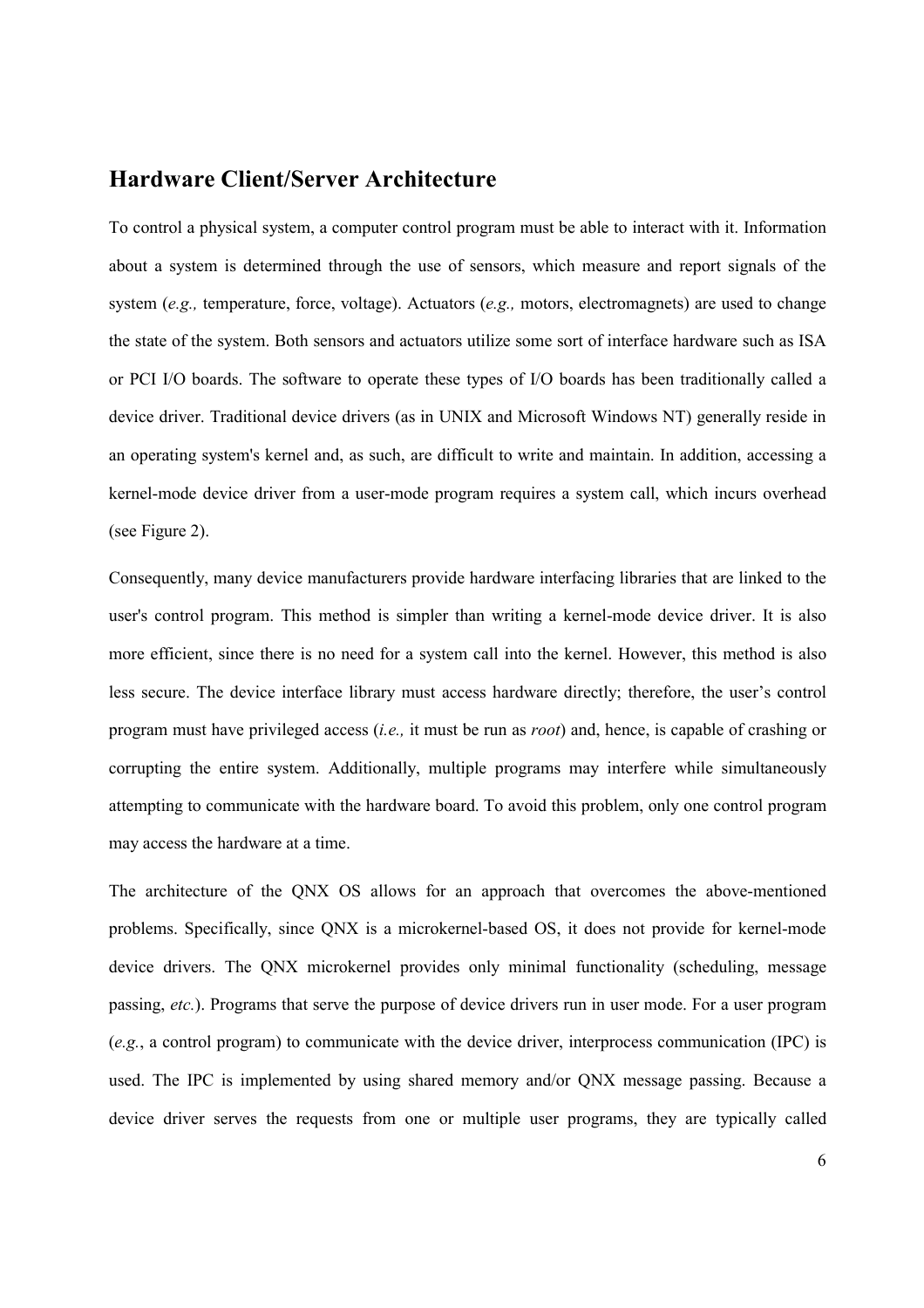*hardware servers*. The user programs that use the server to communicate with the hardware are called *clients*. The *client/server architecture* is illustrated in Figure 3.



**Figure 2. Traditional kernel mode device driver architecture.** 



**Figure 3. Hardware client/server architecture.** 

The advantages of using the client/server architecture as opposed to the traditional device driver architecture are:

- *Easier configuration:* Servers can be started and stopped at any time.
- *Easier development:* The hardware server is less complex than a device driver and can be developed and debugged in user mode.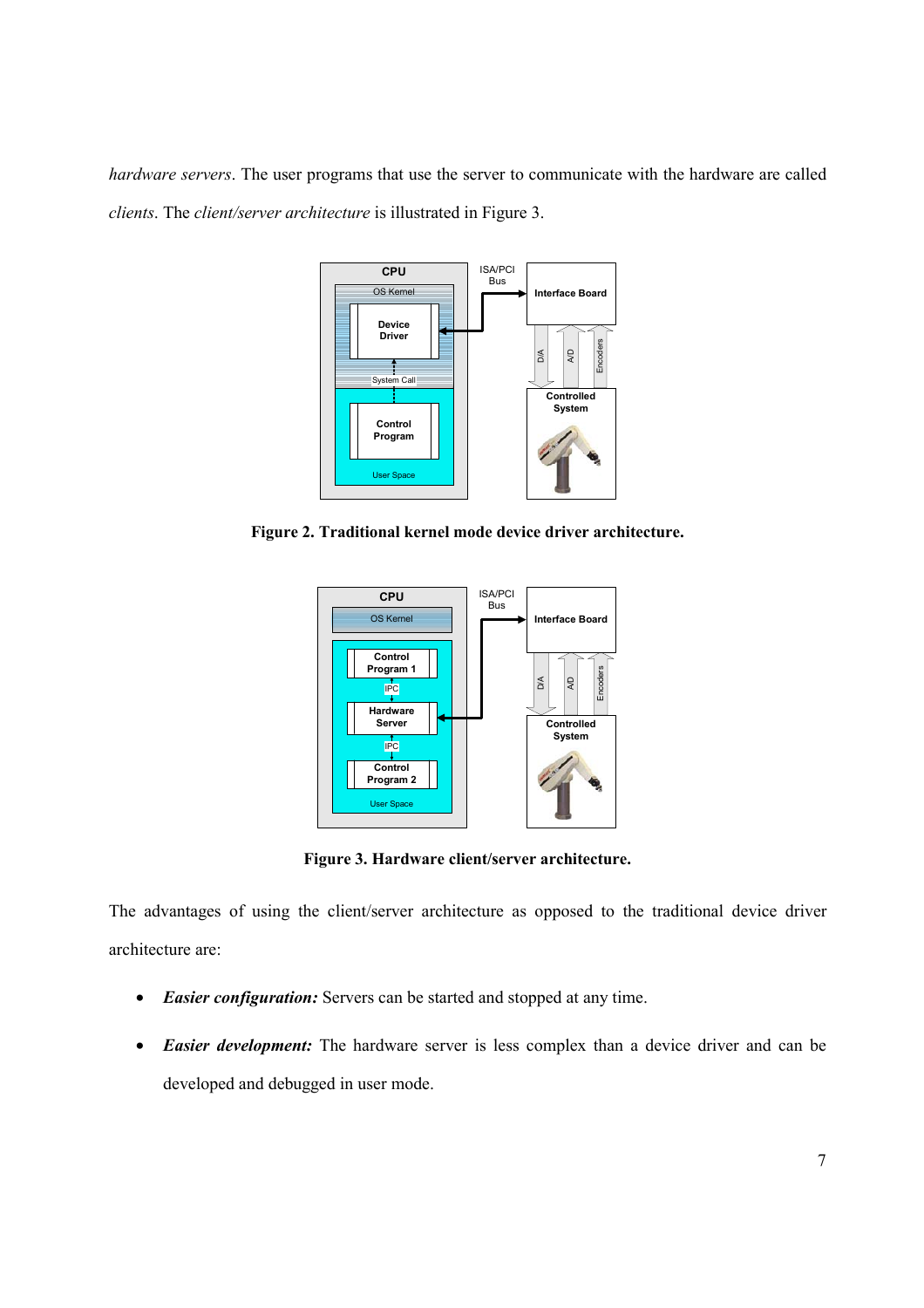- *Performance:* When using shared memory as the IPC mechanism, the only communication overhead is context switches between the client process and the server process.
- *Networking:* QNX allows message passing to work over a network without any changes in the software. Hence, the client program can be located on a different machine from the server program, provided that the network is deterministic and fast enough for the transfer of I/O data.
- *Hardware sharing:* Multiple clients can connect to the same hardware server and thereby share the same hardware without interfering with each other.
- *Using generic clients:* A control program can use generic clients that are independent of the specific hardware board/hardware server. This advantage is explained further in the next section.

*I/O board servers* are the most frequently used servers. All I/O board servers cycle continuously in a loop, reading analog-to-digital (A/D) channels, encoder channels, and digital inputs from the I/O board and writing digital-to-analog (D/A) values and digital outputs to the I/O board. all I/O board servers have common functionality which is reused by means of object-oriented techniques [16]. Specifically, a C++ base class IOBoardServer is designed to perform IPC with the client via shared memory. Then, the specific server classes (*e.g.*, MultiQServer, STGServer) are derived from the class IOBoardServer by adding the code required for operation of the specific hardware board. Using a common base class not only reduces redundancy, but it also allows for generic clients. Since the communication with the client is performed in the base class, it is independent from the specific I/O board. Hence, the same generic client can be used with a variety of different I/O boards. Because hardware servers run as separate programs, a change in I/O boards only requires starting up a different server program. Client programs (*e.g.*, QMotor 3.0 control programs) use the class IOBoardClient, which provides a simple interface for the IPC with the I/O board server. Figure 4 illustrates the client/server architecture for the ServoToGo board. Table 1 lists all I/O board servers available for QMotor 3.0.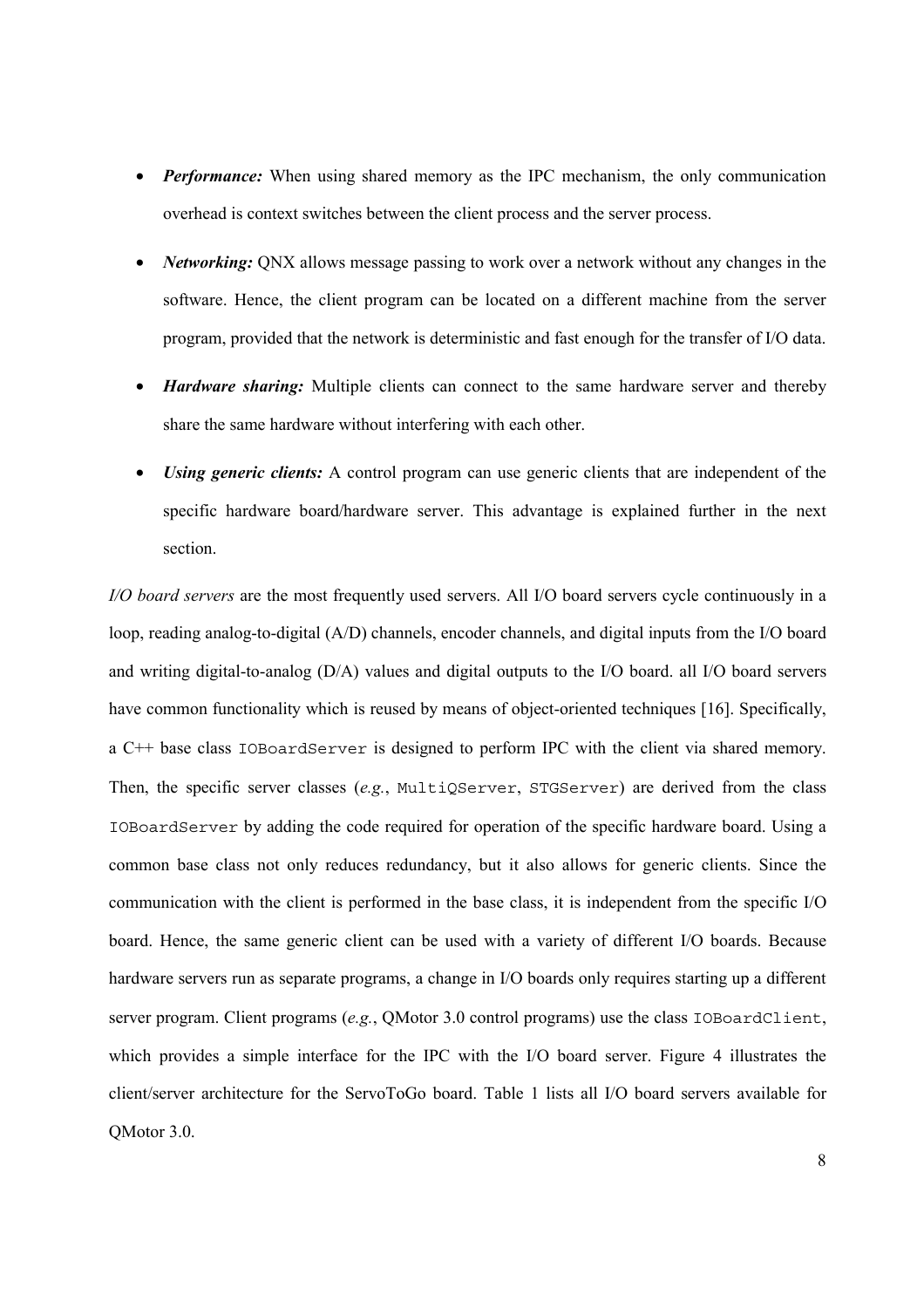

**Figure 4. The client/server architecture for I/O boards.** 

| <b>Hardware Board</b>            | A/D | $\mathbf{D}/\mathbf{A}$ | <b>Encoders</b> | Digital I/O | <b>Timers</b> | <b>Special Features</b>       |
|----------------------------------|-----|-------------------------|-----------------|-------------|---------------|-------------------------------|
| Quanser MultiQ $\frac{1}{2}$     | 8   | 8                       | O               | 16/8        |               |                               |
| Quanser MultiQ 3                 | 8   | 8                       | 8               | 8           |               | $\overline{\phantom{0}}$      |
| ServoToGo S8 $\frac{1}{2}$       | 8   | 8                       | 8               | 32          |               | Watchdog Timer                |
| ComputerBoards<br>CBDIO24/CTR3   | -   |                         |                 | 24          |               |                               |
| ComputerBoards<br>PCI-DAS1602/16 | 16  | $\mathcal{L}$           |                 | 24          |               | 200-kHz Sampling<br>Frequency |

**Table 1. I/O Boards** 

*Timer servers* provide an accurate periodic clock signal to one or more timer clients (*e.g.,* QMotor 3.0 control programs) by sending QNX proxy messages to the timer clients. The client frequency must be an integer divisor of the timer server's clock source. Similar to the I/O board servers, a base class TimerServer contains the common functionality for all timer servers; that is, the base class manages a list of clients and periodically sends proxy messages to them. The derived classes implement the clock source, which may be a hardware source such as the ServoToGo S8 board's timer circuitry or a software source such as a QNX timer. (Note: Software timers should only be used for testing purposes, since they do not provide 100% reliable timing.) A timer server is available for the MultiQ board, the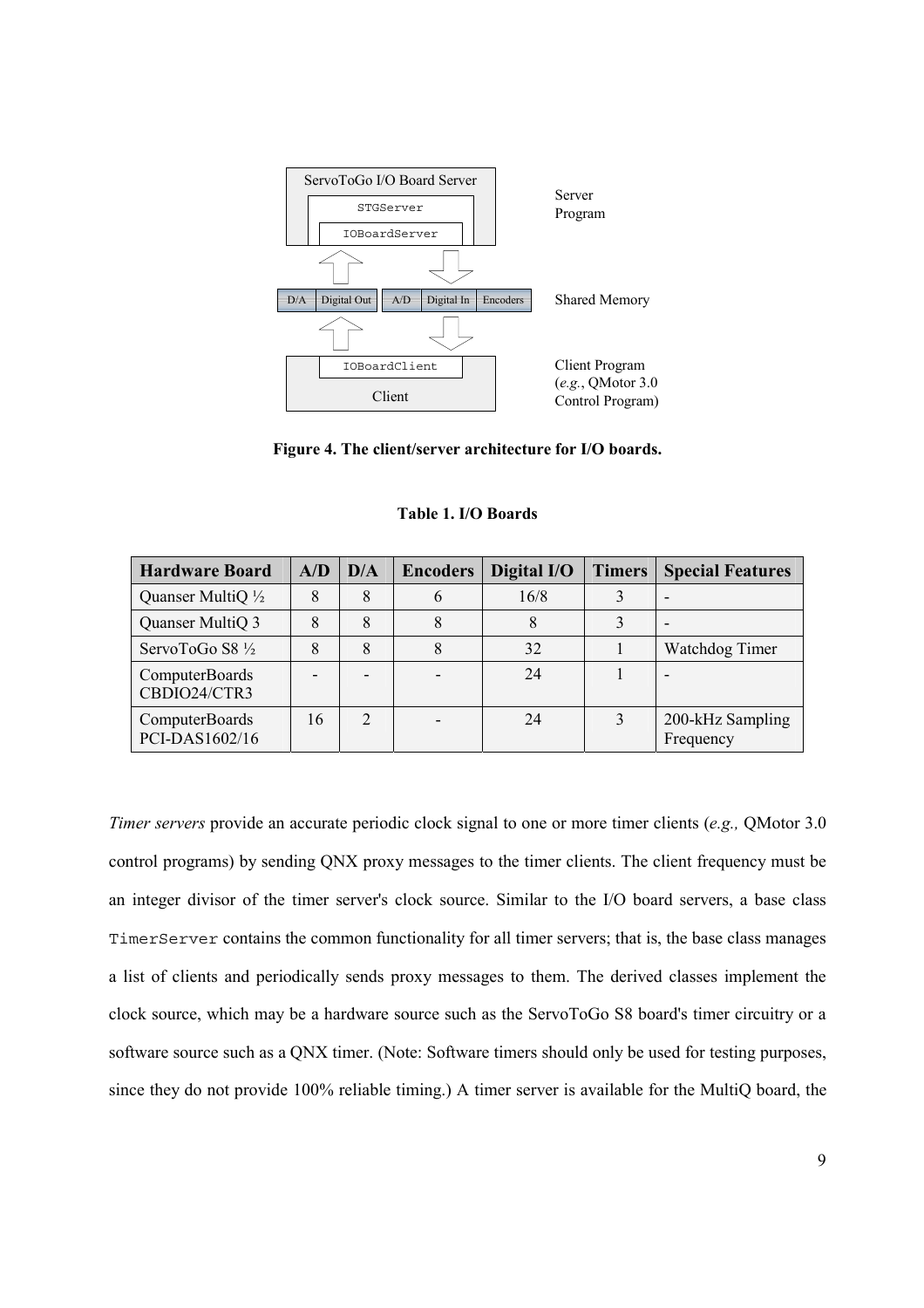ServoToGo board, and the CBDIO24/CTR3 board. Timer servers run at the highest priority in the system to ensure that they cannot be delayed by other processes.

The class TimerClient provides a simple interface to communicate with the timer server. It allows the user's program to execute at a certain frequency and also detects if the computation is too slow to complete in one timer period. Similar to the I/O board client, the timer client is a generic client; hence, timer client programs do not need to be changed or recompiled when switching the timer server. A timer client is part of the QMotor 3.0 framework to provide the timing for the control program. Figure 5 illustrates the timer client/server architecture for the MultiQ I/O board.



**Figure 5. The client/server architecture for timer boards** 

### **The Control Program**

The class ControlProgram provides a framework for developing control programs. All details of the control program execution (*e.g.,* creating a real-time control loop, logging variables, changing control parameters) are handled by this class. To implement a specific control application, the user derives a class from the ControlProgram class (*e.g.*, the class ManipulatorControl) and fills in the necessary functionality to implement the control algorithm. This functionality is contained in six virtual functions that are left blank in the base class ControlProgram (see See Table 2). The use of virtual functions allows a derived class to reimplement their functionality; thus, even if such a function is called from the base class, the reimplemented function will be used.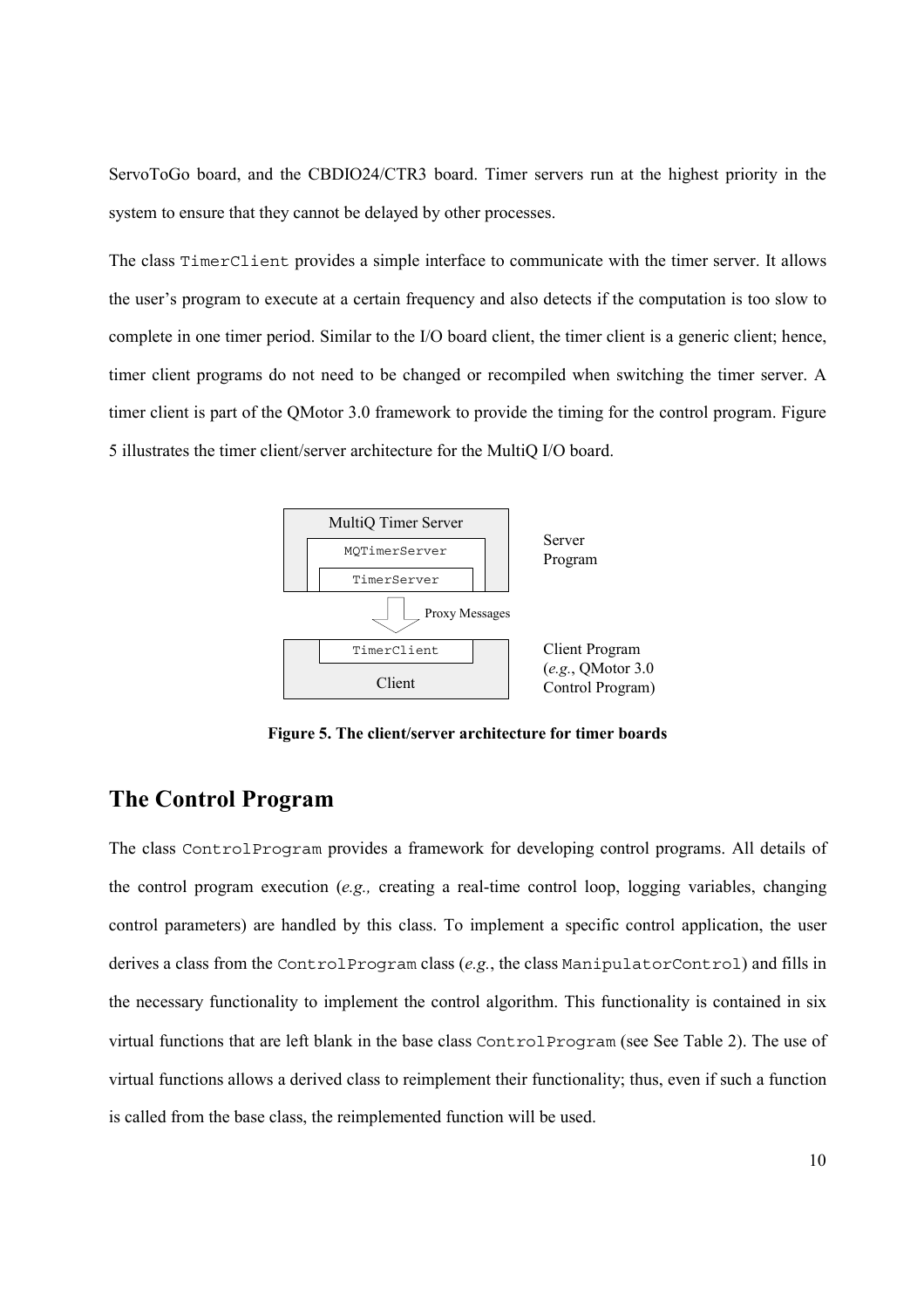| enterControl()  | Called when the control program is loaded                                                                                                                                   |
|-----------------|-----------------------------------------------------------------------------------------------------------------------------------------------------------------------------|
| startControl()  | Called every time the control execution is started                                                                                                                          |
| control()       | Called regularly at the control frequency                                                                                                                                   |
| stopControl()   | Called every time the control execution is stopped                                                                                                                          |
| extControl()    | Called when the control program terminates                                                                                                                                  |
| handleMessage() | This function allows the control program to perform as a<br>server, since handleMessage () is called when a<br>message from another task $(i.e.,$ the client task) arrives. |

#### **Table 2. The Main Functions of a QMotor 3.0 Control Program**

An example QMotor 3.0 control program for a proportional-derivative (PD) controller is presented below. A QMotor control program usually starts with the declaration of a new class that implements the specific control application (here, the class PDControl). This new class is derived from the class ControlProgram. In the class declaration, all control variables are listed. Additionally, an object to operate the I/O board client and a low-pass filter object are declared.

```
class PDControl : public ControlProgram
{
 protected:
    double q; // Current Position
    double qd; // Desired Position
    double error; // Current Position Error
    double errorDot; // Derivative of Current Position Error
    double torque; // Output Torque
   double kp; // Proportional Control Gain
    double kd; // Derivative Control Gain
    double amplitude; // Amplitude of Desired Sine Trajectory
   double frequency; // Frequency of Desired Sine Trajectory
   double errorPrevious; // Error of last control cycle
   ButterworthFilter<double> filter; // Filter for backwards difference
   // ----- Clients -----
   IOBoardClient *iobc; // To operate the I/O board
    (\ldots)};
```
The function enterControl() is used to register *log variables* and *control parameters*. The values of log variables are automatically logged to a buffer, which can be plotted and exported from the GUI.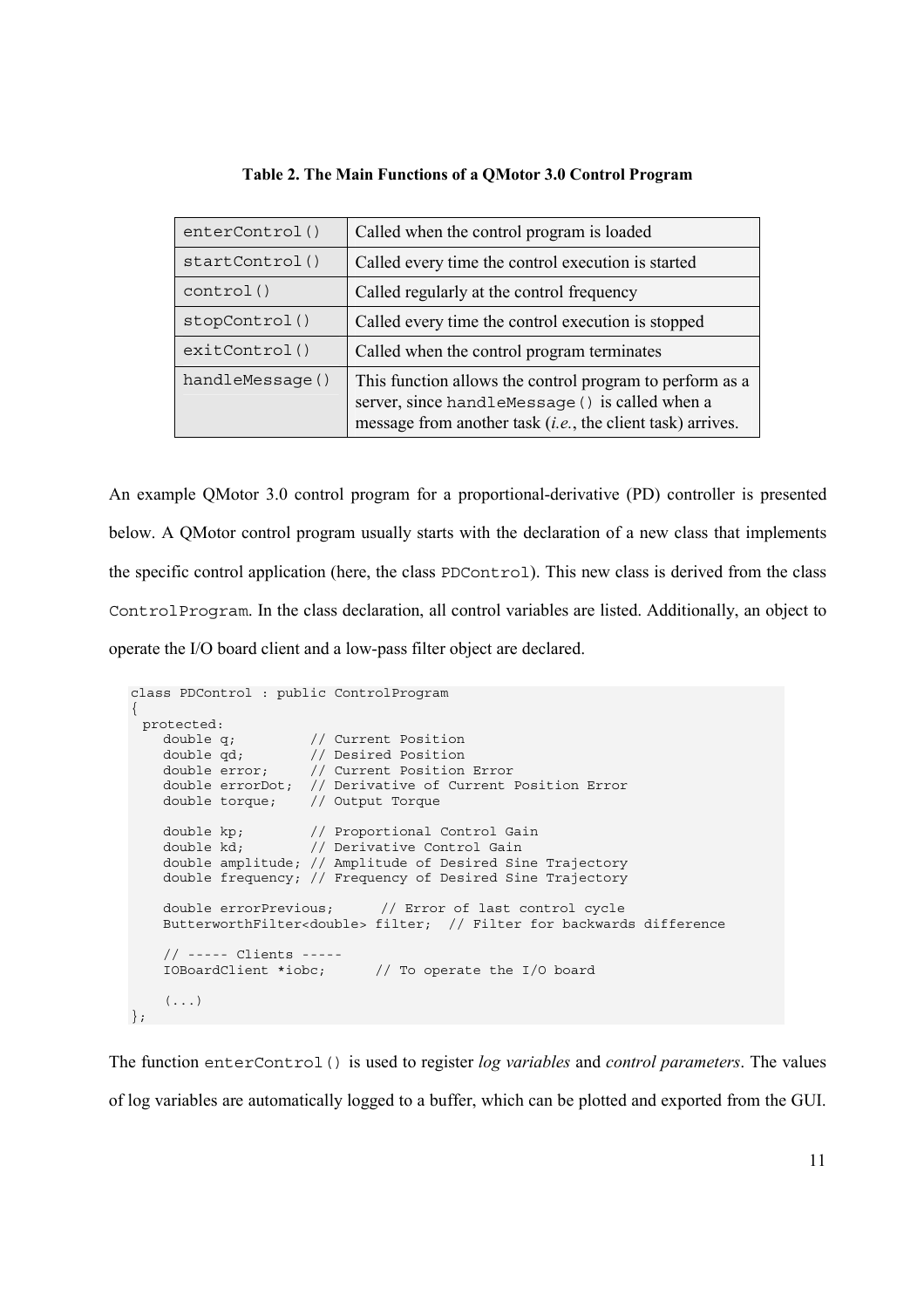Control parameters are used for tuning the control from the GUI (*i.e.,* the user can change the values of the control parameters from the GUI). By registering these variables, the QMotor 3.0 framework learns which C<sup>++</sup> variables are to be transferred from/to the GUI.

```
int PDControl::enterControl()
{
 registerLogVariable(&q, "q", "Current Position");
 registerLogVariable(&qd, "qd", "Desired Position");
 registerLogVariable(&error, "error", "Position Error");
 registerLogVariable(&errorDot, "errorDot", "Position Error Derivative");
 registerLogVariable(&torque, "torque", "Control Torque");
 registerControlParameter(&kp, "kp", "Proportional Gain");
 registerControlParameter(&kp, "kd", "Derivative Gain");
 registerControlParameter(&amplitude, "amplitude",
                           "Amplitude of Desired Sine Trajectory");
 registerControlParameter(&frequency, "frequency",
                          "Frequency of Desired Sine Trajectory");
 return 0;
}
```
The function startControl() creates the I/O board client, which is called iobc. The parameter qrts/iobs0 of the IOBoardClient constructor selects the desired I/O board server by specifying its name. Additionally, a filter for the backwards difference calculation is initialized in this function.

```
int PDControl::startControl()
{
  // Create the I/O board client
 iobc = new IOBoardClient("qrts/iobs0");
 // Initialize the filter
 filter.setCutOffFrequency(100);
 filter.setSamplingTime(d_controlPeriod);
 filter.setAutoInit();
 return 0;
}
```
Finally, the function control() implements the PD control algorithm. It is continuously called by the framework at the control frequency. The following code snippet also demonstrates the communication with the I/O board server via the use of the IOBoardClient object iobc: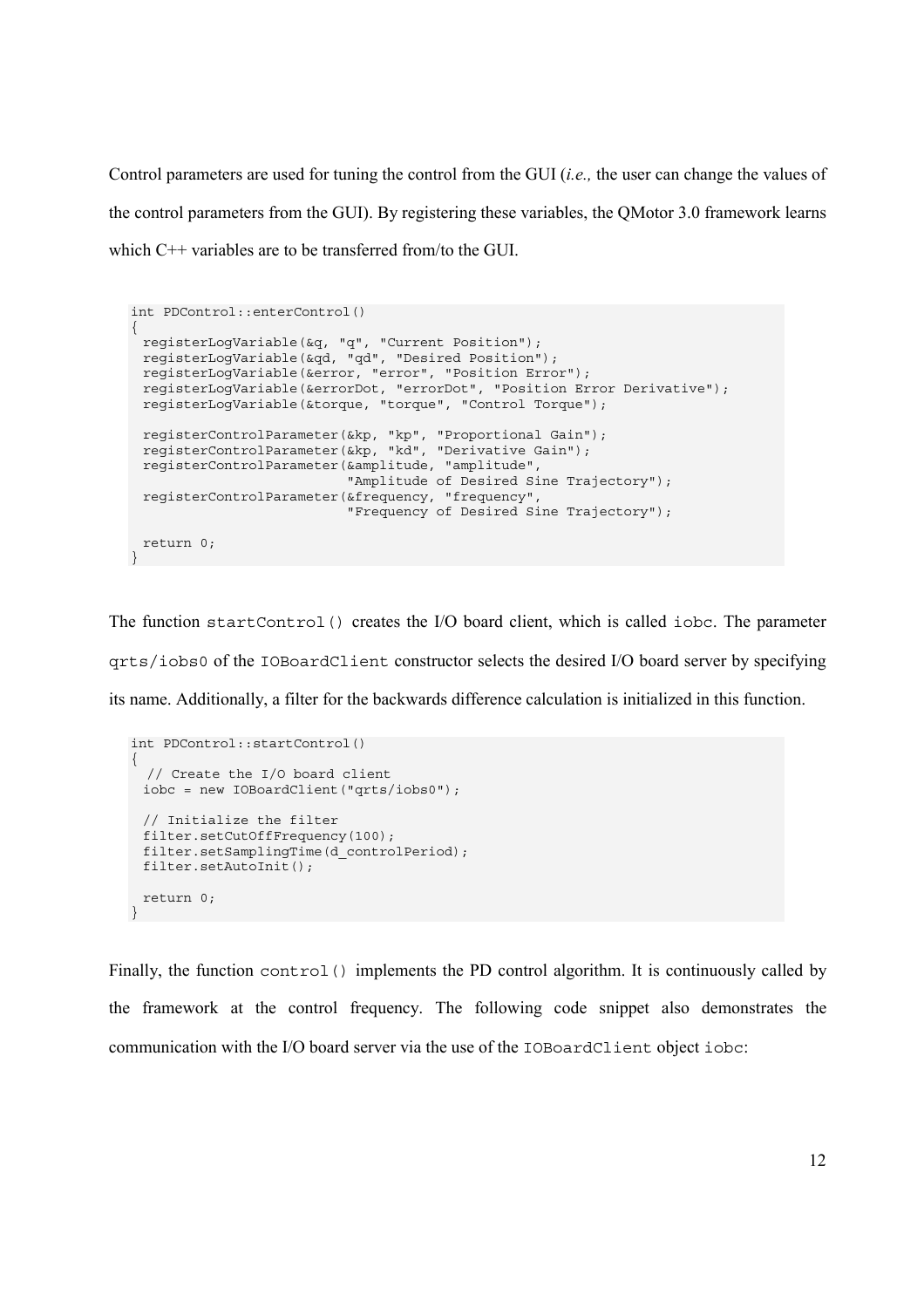```
int PDControl::control()
{
 // Get the current analog input from A/D Channel 0
 q = iobc->getAdcValue(0);
 // Calculate the desired trajectory
 qd = sin(frequency * d_elapsedTime) * amplitude;
 // Calculate the error and the derivative of error (backwards difference)
 error = q - qd;
 errorDot = filter.filter((error - errorPrevious) / d controlPeriod);
 errorPrevious = error;
 // Calculate PD control
 torque = kp * error + kd * errorDot;// Set the current analog output of D/A channel 0
 iobc->setDacValue(0, torque);
 return 0;
}
```
The function stopControl() ensures that no voltage is sent to the D/A channel by setting it to zero.

It then deletes the IOBoardClient object iobc to disconnect from the I/O board server.

```
int PDControl::stopControl()
{
 // Zero out the DAC
 iobc->setDacValue(0, 0);
 // Disconnect from I/O board server
 delete iobc;
 return 0;
}
```
Following development of a control program, the code is compiled and linked to the control program library. To start a control program, the user has two options: i) run it from the command line in standalone mode, or ii) run it from the QMotor GUI. The latter option is explained in the following section.

### **QMotor GUI**

The QMotor GUI is built for the QNX Photon MicroGUI graphical environment, and allows the user to interact with the control program. It is used to start and stop a control program, tune control gains online, and view/plot data in real time.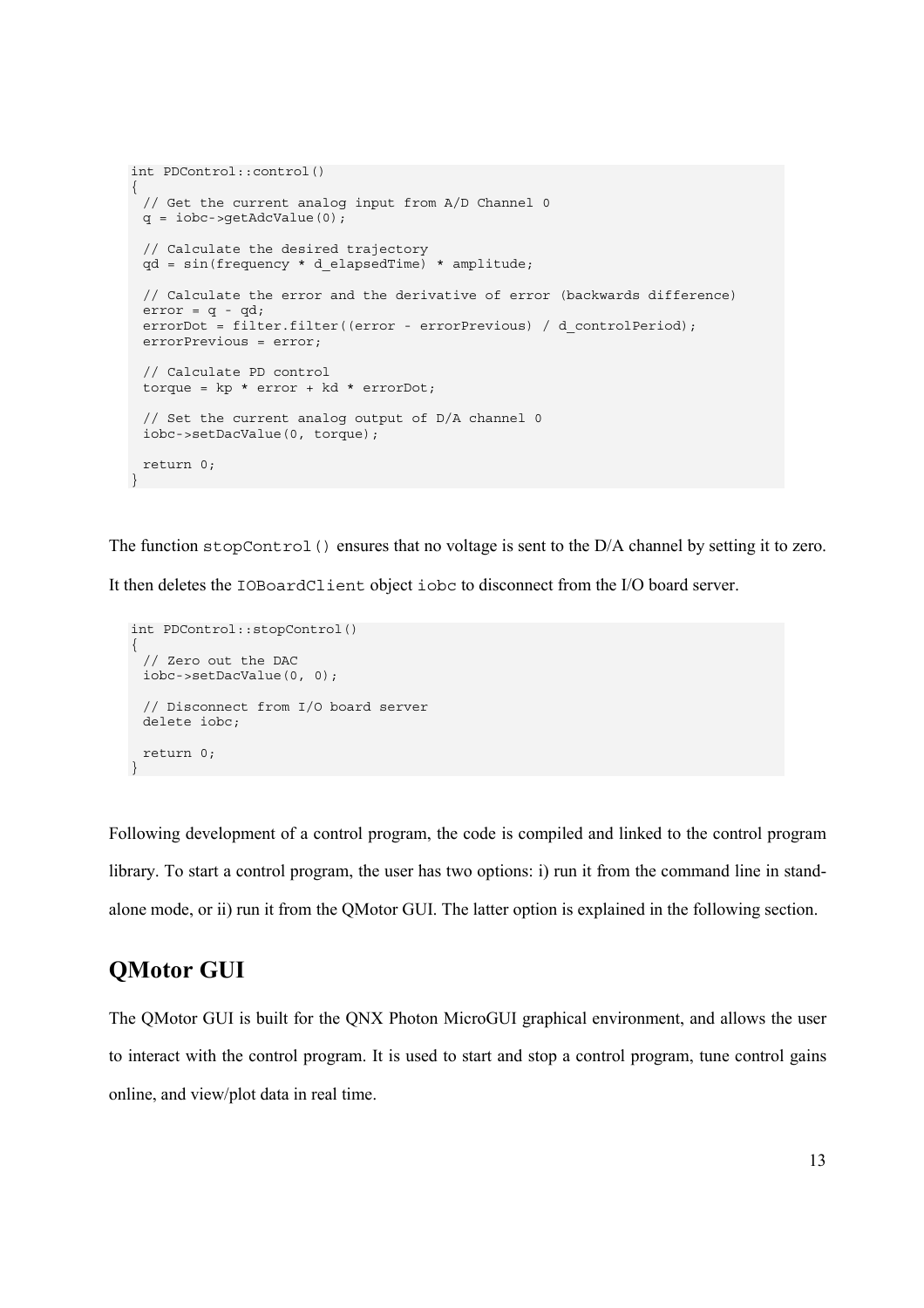From the main window, the user can load a control program, set the control duration and control frequency, and execute the control program. In addition, the main window allows the user to open the following subwindows: i) the *log variable window*, ii) the *control parameter window*, iii) the *watch window*, and iv) numerous *real-time plot windows*. The main window is shown in Figure 6.



**Figure 6. Main window.** 

The log variable window (Figure 7) displays a list of all available variables that have been registered for data logging in the control program. For each log variable, the user can specify the logging mode, frequency, start time, and duration.

|               | QMotor 3.0 Log Variable Window |           |                  | 트<br>lo           |
|---------------|--------------------------------|-----------|------------------|-------------------|
| Edit<br>Help  |                                |           |                  |                   |
| Variable Name | <b>Logging Mode</b>            | Frequency | <b>Duration</b>  | <b>Start Time</b> |
| error         | Timed<br>۰                     | 1000      | 100              | 0                 |
| errorDot      | Timed<br>۰                     | 1000<br>۰ | 50<br>۰          | 20<br>۰           |
| q             | Timed<br>٠                     | 100<br>٠  | 100<br>$\bullet$ | 0<br>۰            |
| qd            | No Logging<br>۰                |           |                  |                   |
| torque        | Event Triggered +              | 1000      | 100<br>$\bullet$ |                   |

**Figure 7. Log variable window.** 

The control parameter window (Figure 8) displays a list of all variables that have been registered as control parameters in the C++ control program. From this window, the control parameters can be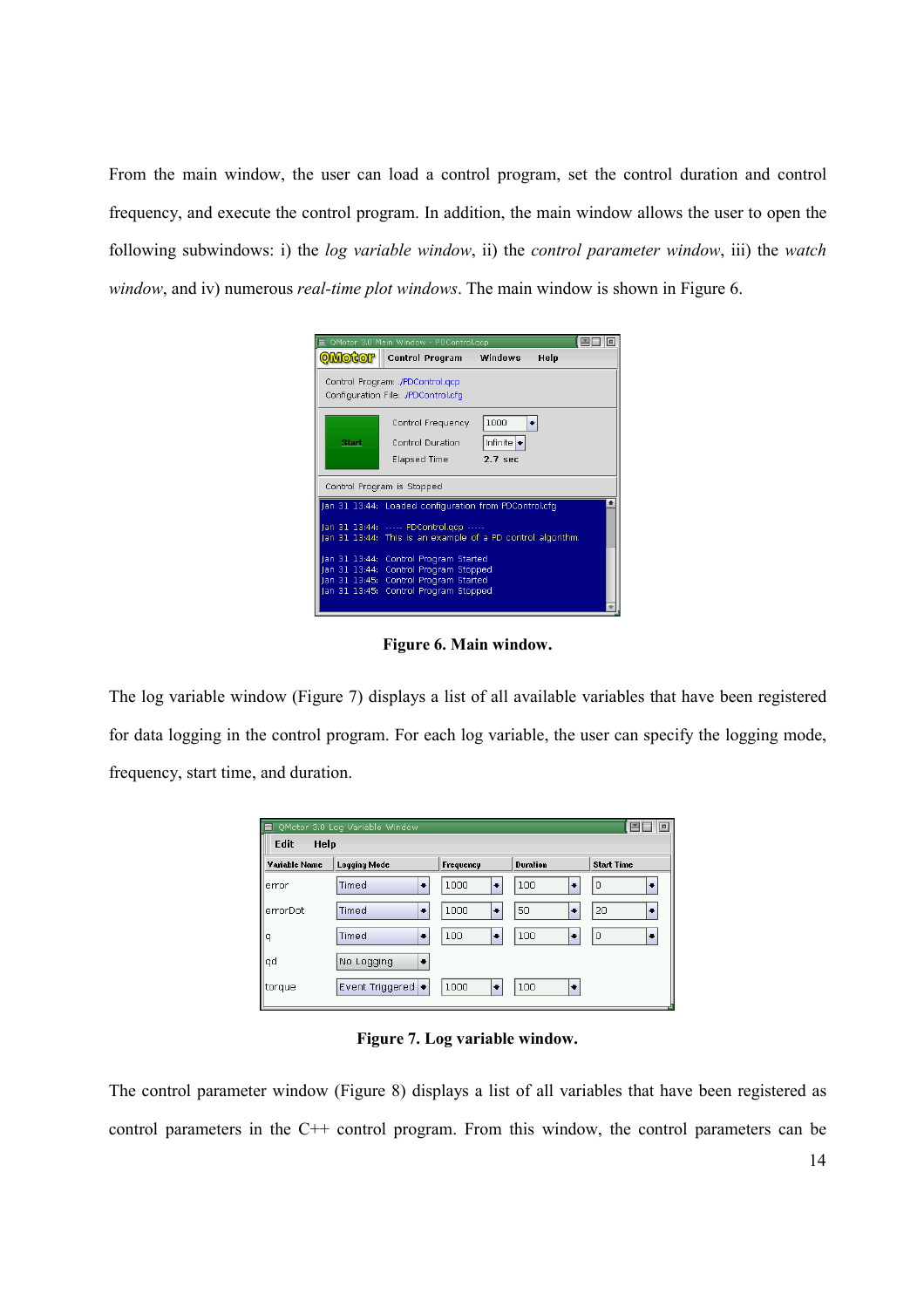adjusted to the desired values without recompiling the C++ control program code. Control parameter values can be modified while the control program is running (*i.e.,* online parameter tuning is provided).

| E QMotor 3.0 Control Parameter Window |                                                                                                                                                            | 国口<br>$\Box$                      |
|---------------------------------------|------------------------------------------------------------------------------------------------------------------------------------------------------------|-----------------------------------|
| Edit<br>View<br>Help                  |                                                                                                                                                            |                                   |
| Variable Name                         | Value                                                                                                                                                      |                                   |
| ld_kp                                 | $+ 700$<br>$\bullet$ 12000<br>$-$ 3600<br>$\vert\bullet\vert$ 1500<br>15000<br>$\bullet$ 4000<br>$\vert\bullet\vert\vert$ 700                              | $\bullet$<br>$\bullet$            |
| $\parallel$ d_kd                      | $\bullet$ 53<br>$\left  \bullet \right $ 32<br>$  \bullet  $ 5<br>$\vert \bullet \vert \vert 10$<br>$\bullet$ 150<br>15<br>130<br>$\left  \bullet \right $ | ÷                                 |
| d positionFilterCutOff                | 100                                                                                                                                                        |                                   |
| d_massParameter                       | $\ddot{\phantom{1}}$<br>$\big  \bullet \big $ 56<br>$\vert  -9.9 \vert$<br>$\bullet$ 1.2<br>$-4$<br>ы                                                      |                                   |
| d defaultVelocity                     | 35<br>$\vert$ + 25<br>$\big  \bullet \big  25$<br>$\bullet$ 35<br>$\big\lVert \bullet \big\rVert$ 35<br>$\vert \cdot \vert$ 25<br>$\big  \bullet \big  35$ | $\bullet$<br>$\overline{\bullet}$ |

**Figure 8. Control parameter window** 

The watch window (Figure 9) allows the user to see the real-time values of selected log variables during control execution.

|               | OMotor 3.0 Watch Window |      |
|---------------|-------------------------|------|
| Watches       | Edit<br>View            | Help |
| Variable Name | Value                   |      |
|               | 2.7360095               |      |
|               | 1.8240064               |      |
|               | 6.3840222               |      |
| d position    | 1.8240064               |      |
|               | 2.7360095               |      |
|               | 2.7360095               |      |
|               | 2.7360095               |      |
|               |                         |      |

**Figure 9. Watch window** 

The QMotor 3.0 GUI allows the user to monitor logged variables during control execution in the form of numerous real-time plot windows (Figure 10). All variables selected for logging are available for plotting purposes. Any number of plot windows may be open at once, and any number of variables may be plotted in each window. Numerous autoscaling options are available. The plot windows provide flexible plotting options, including an export function to MATLAB.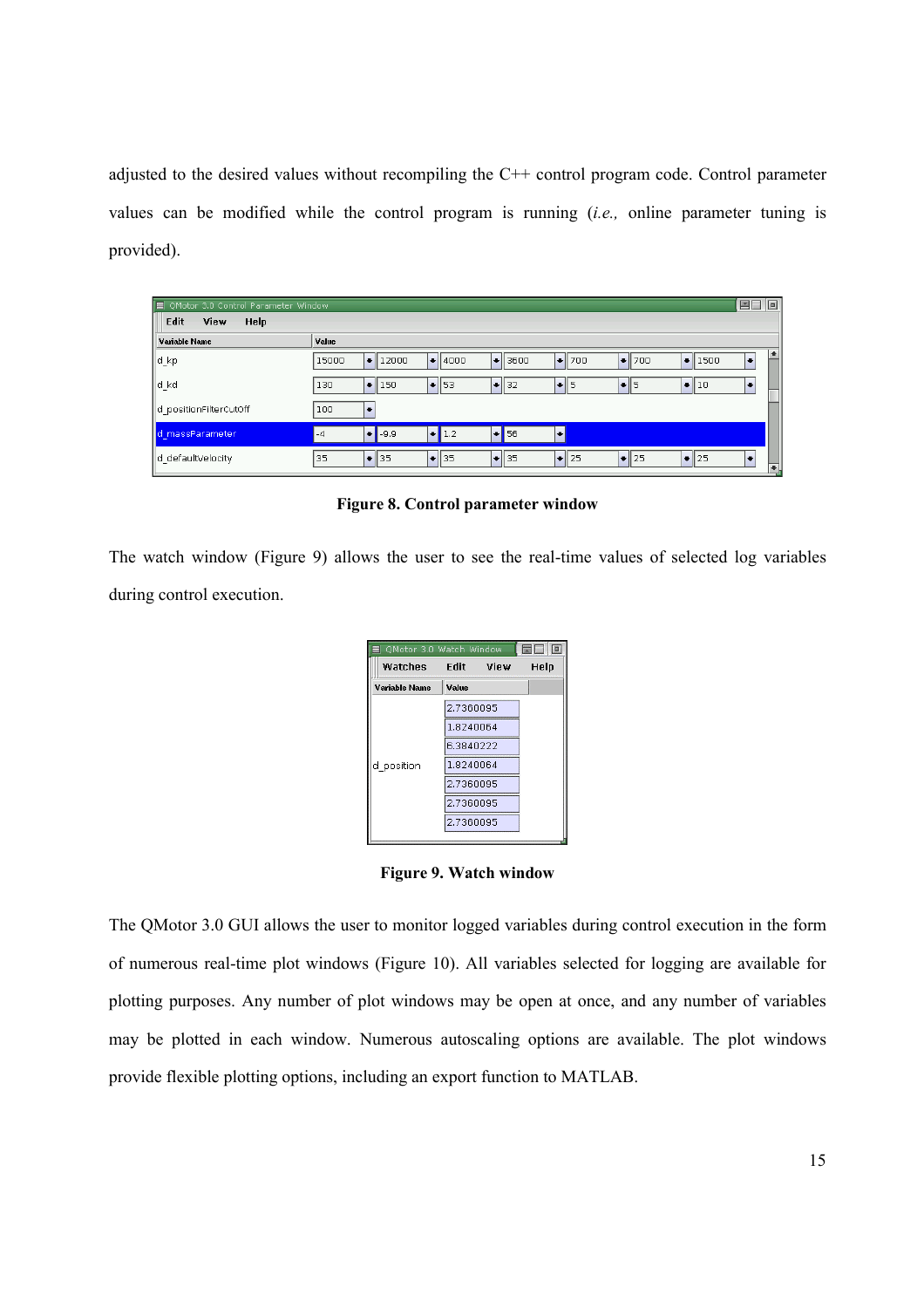

**Figure 10. Plot windows.** 

## **QMotor RTK**

The QMotor RTK toolkit is specifically designed for the control of robot manipulators. The RTK is structured as a combination of ready-to-execute programs and C++ libraries. Since the RTK is built on top of QMotor 3.0, its main components are QMotor 3.0 control programs. Consequently, the user has the capability to log and plot control signals and tune the robot controller. The RTK is a modular and extensible robot control platform; hence, it is a good demonstration of the versatility of QMotor 3.0. The QMotor RTK works only at the joint level (*i.e.*, forward/inverse kinematics and Cartesian trajectory generation are not currently included). It contains servo control programs for the WAM, the Puma 560, and the IMI manipulator. Also included is a generic joint-level trajectory generator and a GUI-based teachpendant. Additionally, various utility programs are part of the RTK. Figure 11 depicts a typical QMotor RTK configuration. Each box represents a separate program; lines represent message paths between the programs. The example system contains the teachpendant, the trajectory generator, the WAM servo control, and the WAM control panel. A ServoToGo S8 motion control board provides the hardware interface to the manipulator. To reconfigure an RTK system, one only has to start different programs. For example, to replace the WAM with a Puma 560 robot, one would start the program pumacontrol instead of wamcontrol.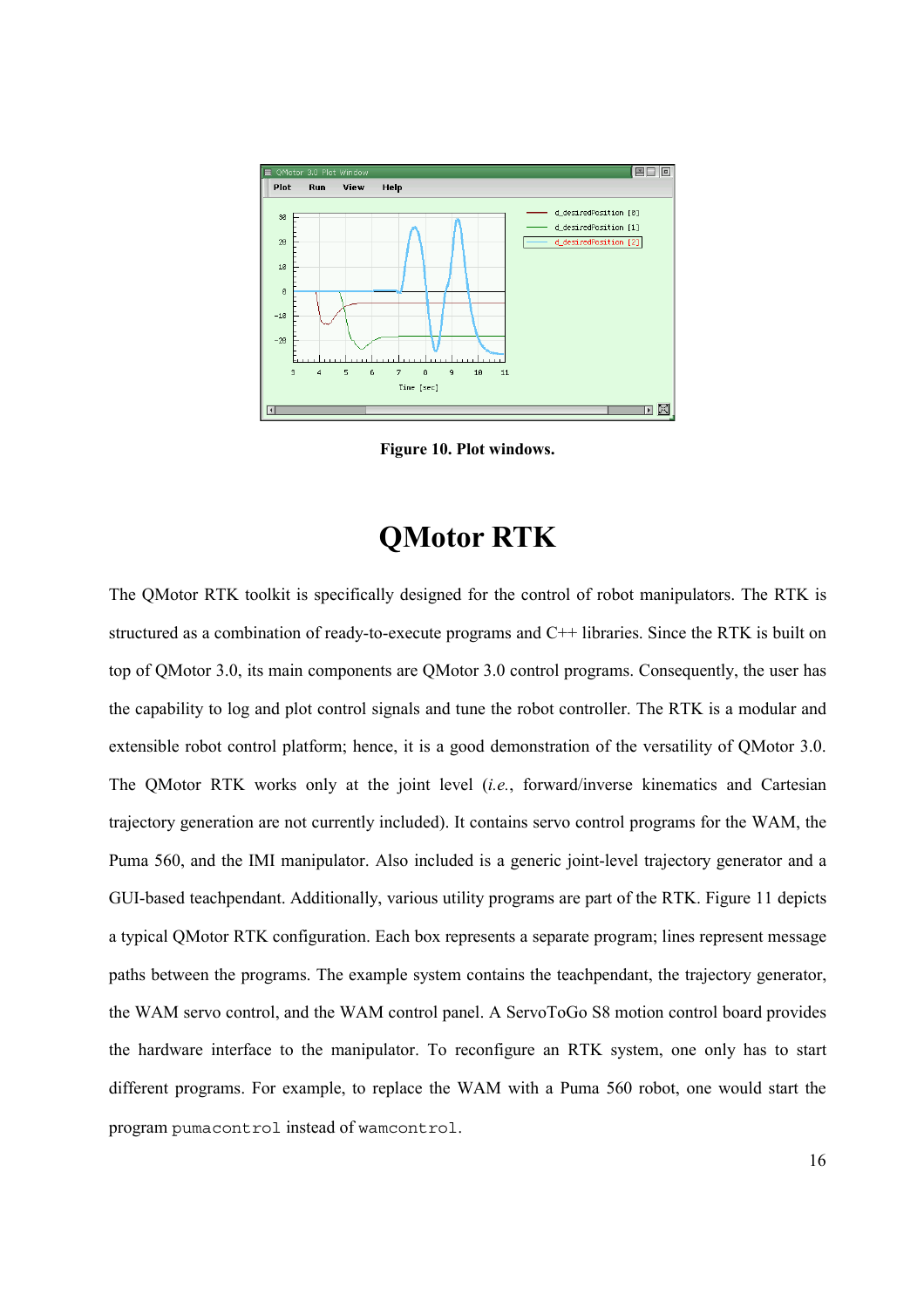

**Figure 11. A typical QMotor RTK configuration.** 

### **Design Philosophies**

In contrast to the procedural programming approach used for ARCL and RCCL, QMotor 3.0 and the RTK were both developed using an object-oriented approach. To highlight this difference in programming philosophy, we first note that the procedural programming approach is based on two major concepts:

- 1. Data representation (*e.g.*, representation of the current position error of a manipulator).
- 2. Functions that operate on this data (*e.g.*, a function that calculates the required torques from the position error).

The above two concepts exist in the object-oriented approach as well. However, although procedural programming treats them separately, the object-oriented design ties them together; that is, they are grouped together in a construct called a *class*. The system can have any number of classes, identified by class names. For example, a PumaControl class would contain all of the data related to the control of a Puma robot (*e.g.*, current position, output torques) and all functions that are related to the control (*e.g.*, calculate the control algorithm, enable the arm power). To design an object-oriented system, the software engineer must carefully group data and functions into classes. With regard to a software platform for robotic applications, this choice is often intuitive; that is, classes represent physical objects (*e.g.*, manipulators), functional components (*e.g.*, the trajectory generator), and GUI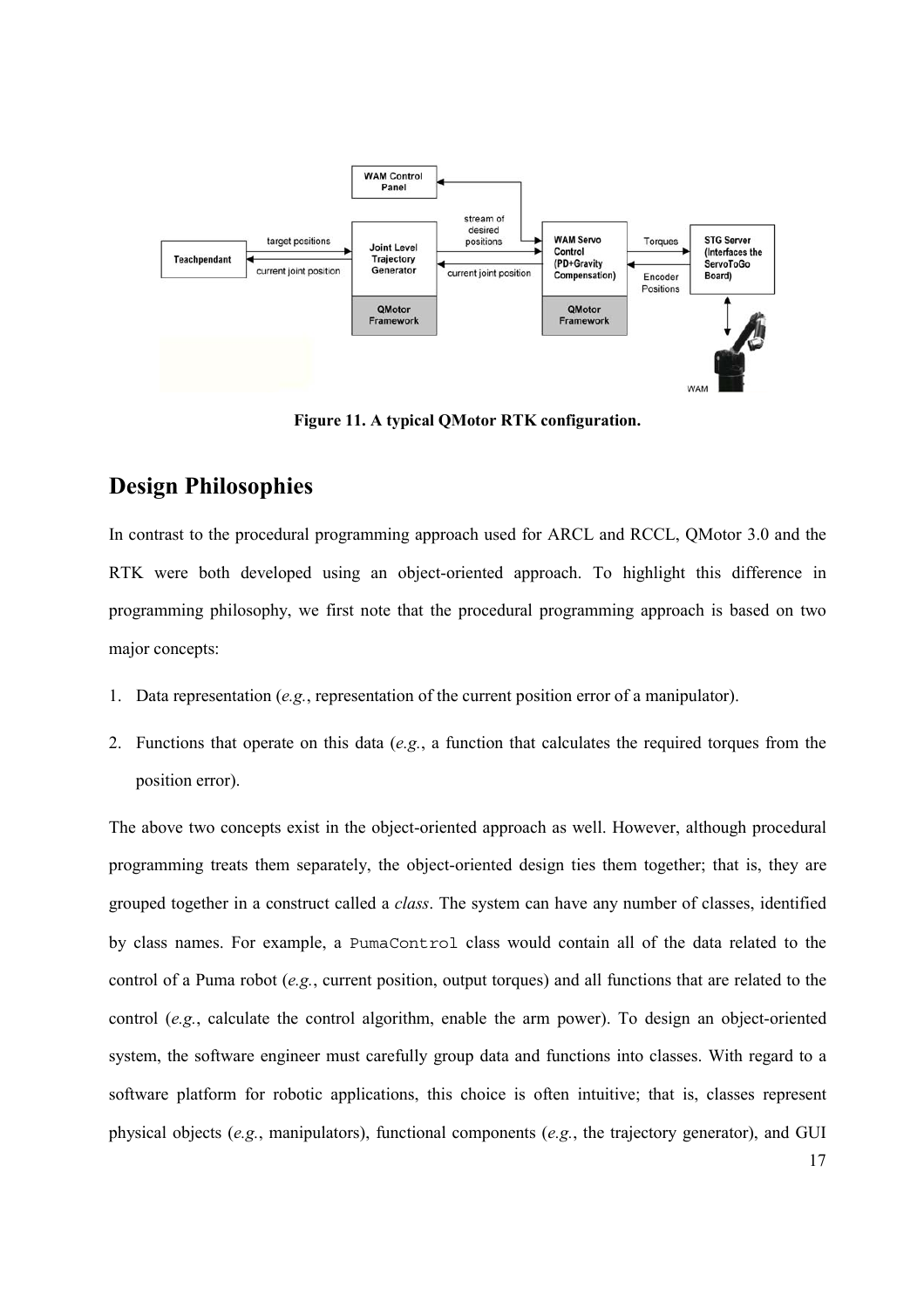components. Consequently, the use of classes leads to a very intuitive modeling of the system. Several useful programming techniques are used in object-oriented programming: i) data abstraction, ii) encapsulation, iii) polymorphism, and iv) inheritance [16]. Among other benefits, these programming techniques have the following advantages:

- To use a class, an *object* of the class has to be instantiated. To operate multiple physical objects (*e.g.*, to control two manipulators of the same kind), the programmer simply instantiates multiple objects of the same class.
- *Polymorphism* is the ability to provide the same interface to objects related by inheritance, but differing in implementation. The technique, implemented using *virtual* functions, is useful for developing generic programs (*e.g.*, a trajectory generator can use the same generic interface for different manipulators). The correct implementation of the overridden function in the appropriate derived class associated with the object is chosen during execution of the program.
- The use of classes leads to an open system that allows extension of the system via the design of new classes. Specifically, *inheritance* can be utilized; that is, any class can be defined to reuse generic data and functions from another class.

Since inheritance is frequently used in the RTK, we will examine the concept of inheritance with regard to manipulator control software in detail. Once the software engineer starts to design classes for a manipulator control system, similarities between these classes become apparent. A class for the Puma 560 robot and a class for the WAM contain common functionality (*i.e.*, they both use a servo control algorithm, determine the current position by encoders, *etc.*). A simple approach for developing both classes would be to first construct the class for the Puma 560 robot and then either rewrite the code for the WAM or copy the Puma 560 code and modify it (see Figure 12a). However, this approach leads to additional development effort and, hence, a higher probability of new errors. In addition, if the common functionality changes (*e.g.*, due to bug fixes or improvements), then changes need to be applied to all of the copies.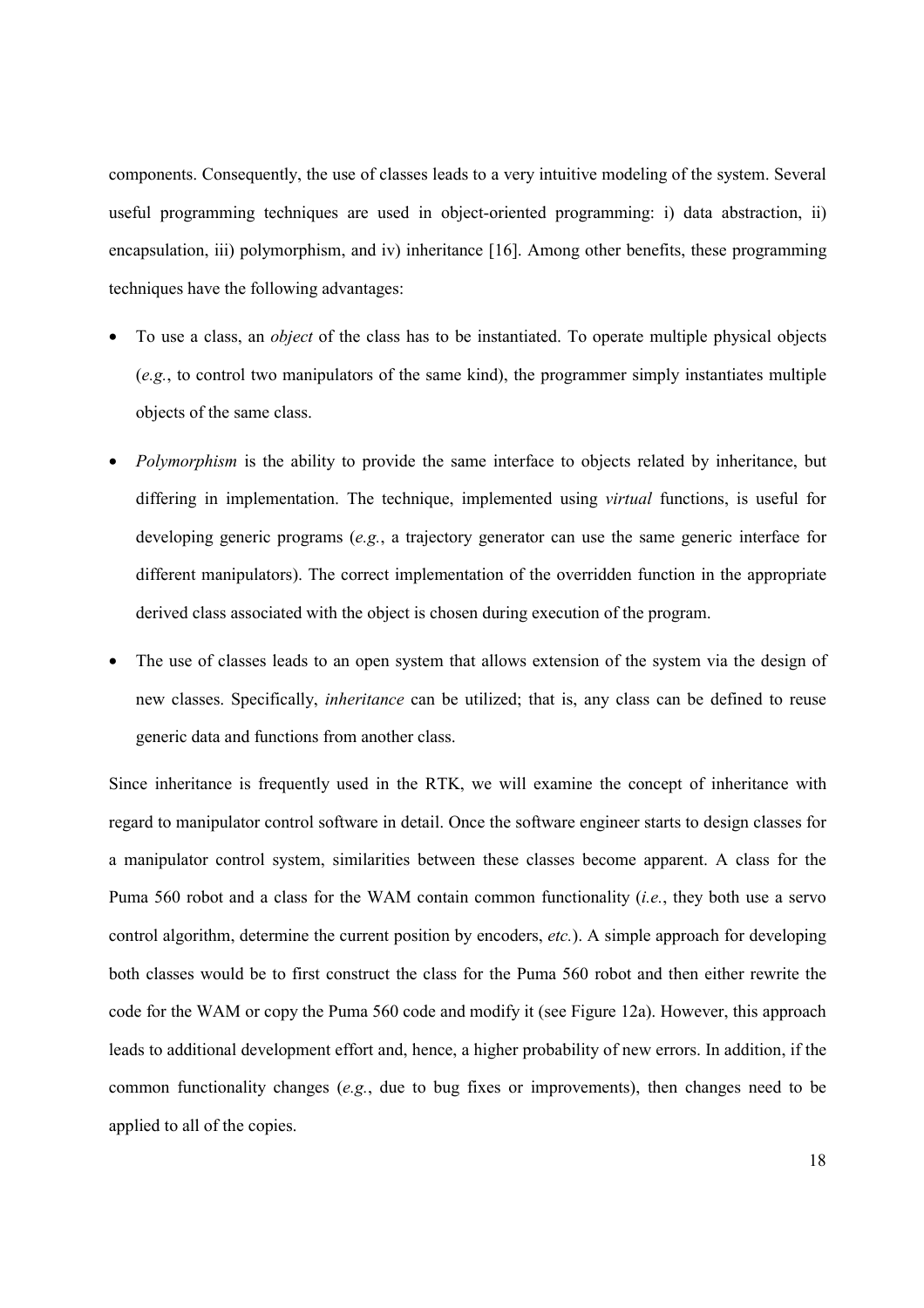To avoid these disadvantages, the inheritance feature of object-oriented programming can be used. To use inheritance, a base class ManipulatorControl is defined. This base class contains the common functionality described above. Then, the specific classes for the Puma 560 and the WAM manipulator are *derived* from this base class (see Figure 12b). Deriving means that the classes take over the functionality and data from the base class. Additionally, they are able to reimplement parts of this functionality and/or add new functionality and data. Once the base classes have been developed, the source code of the base class does not need to be changed and recompiled to add a derived class. On the other hand, a modification of the common functionality in the base class is automatically reflected in all derived classes (after recompilation). Hence, inheritance greatly supports code reuse.



**Figure 12. Code reuse through a) code duplication, and b) object-oriented programming.** 

For general-purpose applications, object-oriented programming has become more and more popular over the last two decades. In real-time systems, however, the use of object-oriented programming has caught on more slowly. To some degree, this is due to the belief that object-oriented languages are inefficient and that they have unpredictable temporal characteristics [17]. Neither of these concerns can be attributed specifically to object-oriented programming. Concerns about the overhead created by a C++ compiler compared to C are not an issue. This overhead is minimal and can be neglected compared to the execution time of the control algorithms (see [18] for detailed information about C++ overhead).

The use of an object-oriented design is only the first step in supporting code reuse. Whether the code will be reused for many applications is highly dependent on its simplicity and its design. That is, the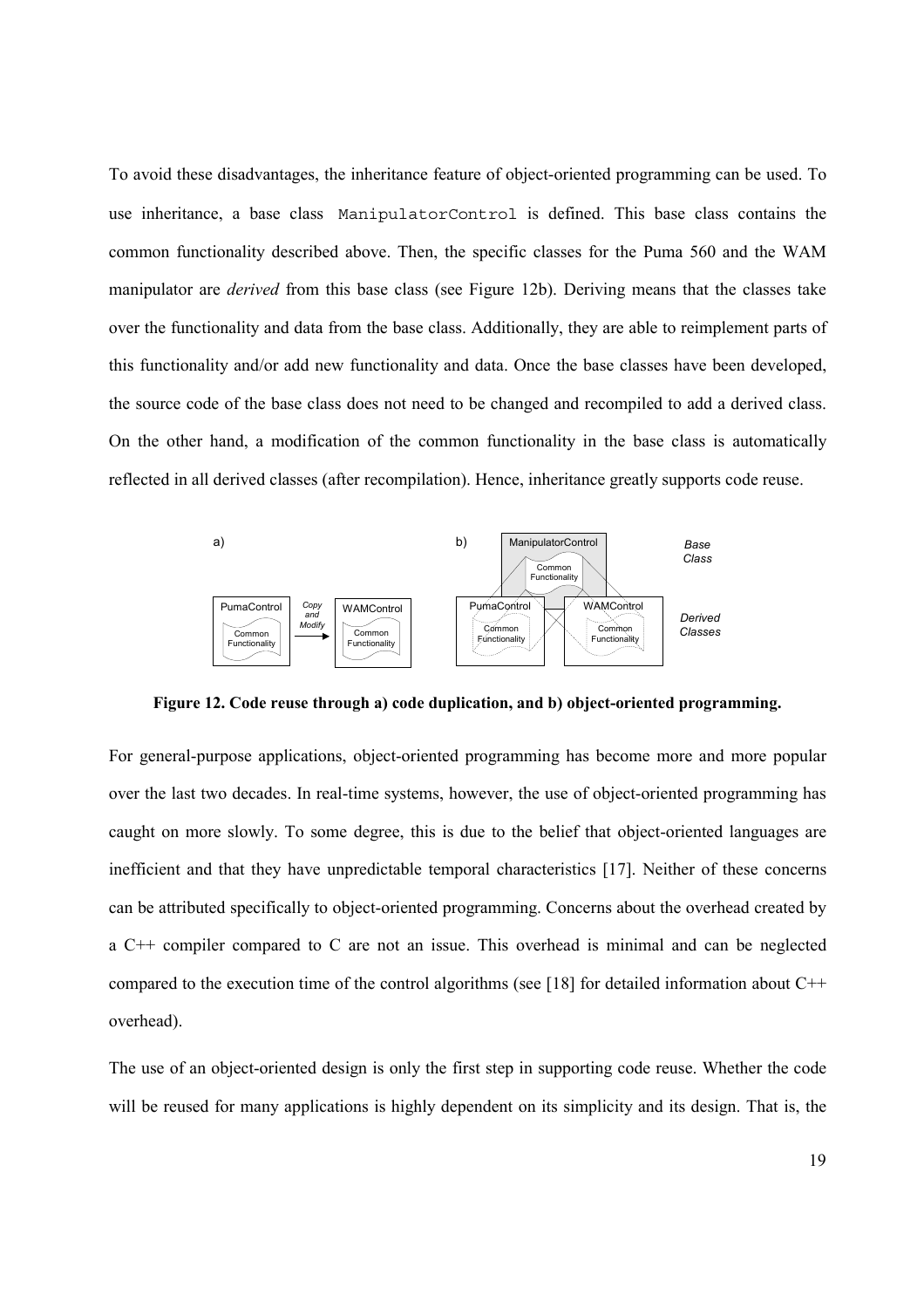smaller and less complex a robot control platform is, the simpler it is for system developers to learn and reuse it. In previous work related to robot control software, a significant part of the software was often dedicated to establishing real-time and distributed computation using multiple processors, architectures, and operating systems. Such an architecture leads to large platforms that are more complex and heterogeneous. Furthermore, the technological progress in PC hardware and operating systems has made heterogeneous architectures superfluous for many applications. Hence, this article proposes a design that is less complex for two reasons:

- 1. The design is homogeneous, since all components are developed with the same programming language and executed on the same processor.
- 2. The design has very little real-time programming and communication overhead because these features are provided by QMotor 3.0 and the QNX OS.

Previous platforms also attempted to include a wide range of robotic functionality. This approach contributes to additional complexity as well, and it often fails to achieve the desired outcome. The spectrum of robotic research areas and applications is so broad that a robotic platform is never able to include all of them (*i.e.*, a specific application often requires modification of the platform when new functionality is required). We believe it is more beneficial for developers to be able to build on a lightweight and solid base of low-level functionality than to extend or modify a full-scale system. Hence, this research presents a bottom-up approach that starts by providing a flexible servo control level and then adds higher-level components (*i.e.*, a joint-level trajectory generator and a joint-level teachpendant) on top of it. The important characteristics of this design are that it is modular and scalable. Components run independently from each other, separated by a clearly defined interface. Since researchers are often interested in just one special component of a robotic platform (*e.g.*, they are interested in improving the servo control algorithm), the RTK's modularity allows them to focus on their interest without learning the internals of the rest of the platform. Figure 13 shows some examples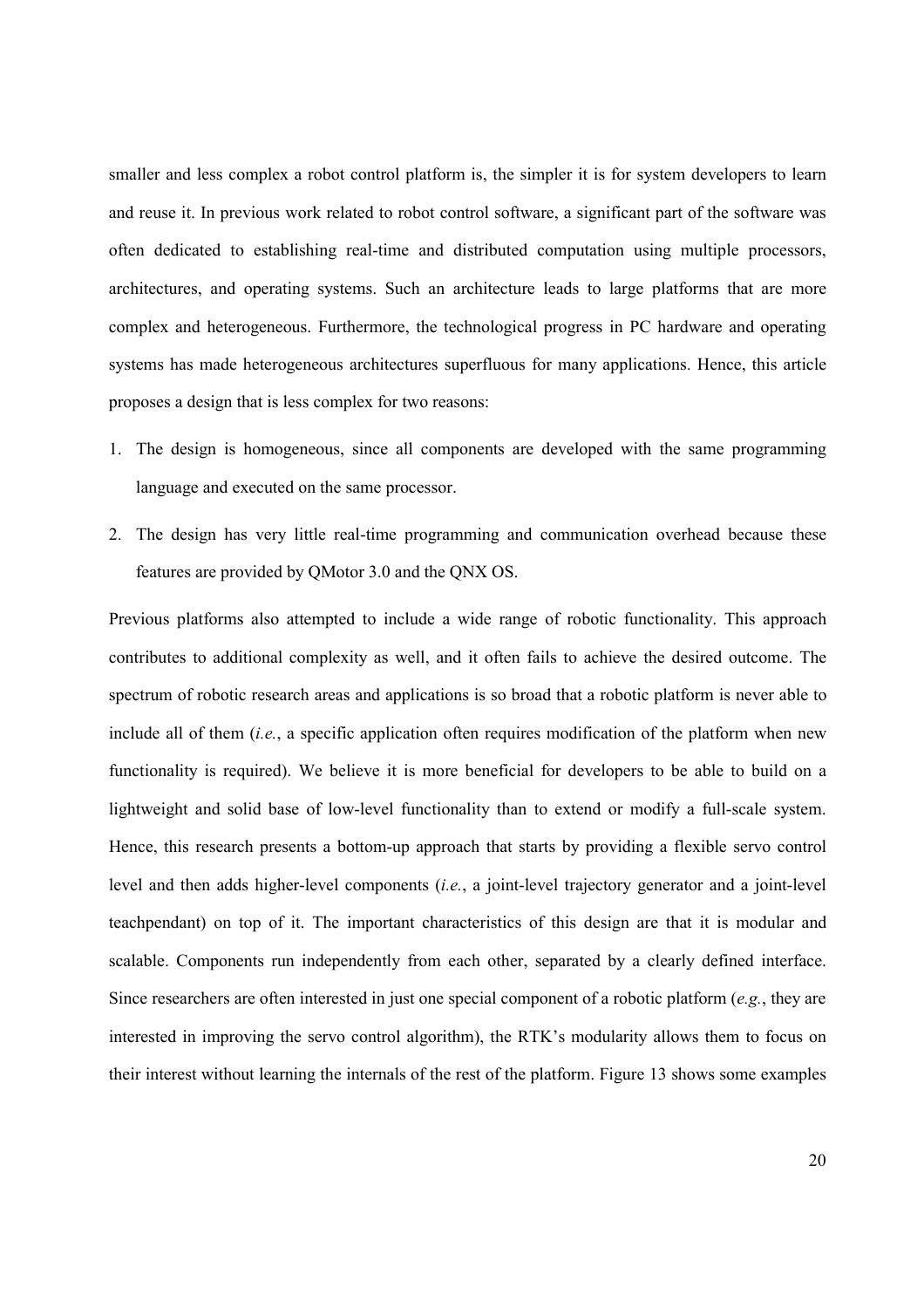of different configurations of the QMotor RTK (all RTK components are indicated by white boxes and components replaced by the user are indicated by gray boxes).



**Figure 13. Example configurations of the QMotor RTK.** 

### **Manipulator Control Classes**

The lowest level of the QMotor RTK is the servo control level, which consists of QMotor control programs for the Puma 560 robot, the WAM, and the IMI robot. These control programs implement an independent PD joint-tracking controller. As mentioned earlier, the first step in object-oriented design is to distinguish between common functionality/data and specific functionality/data. This concept is illustrated for the servo control level in Table 3 and 4.

| Table 3. Common and Specific Data for the Manipulator Control |  |  |  |
|---------------------------------------------------------------|--|--|--|
|---------------------------------------------------------------|--|--|--|

| <b>Common Data</b>                           | <b>Specific Puma Data</b> |
|----------------------------------------------|---------------------------|
| • Joint position and velocity for $n$ joints | • Potentiometer values    |
| • Control gains                              | <b>Specific WAM Data</b>  |
| $\bullet$ Control modes                      | • Torque ripple data      |
| • Joint and torque limits                    |                           |
| • Variables for I/O board communication      | <b>Specific IMI Data</b>  |
| • Other control parameters                   |                           |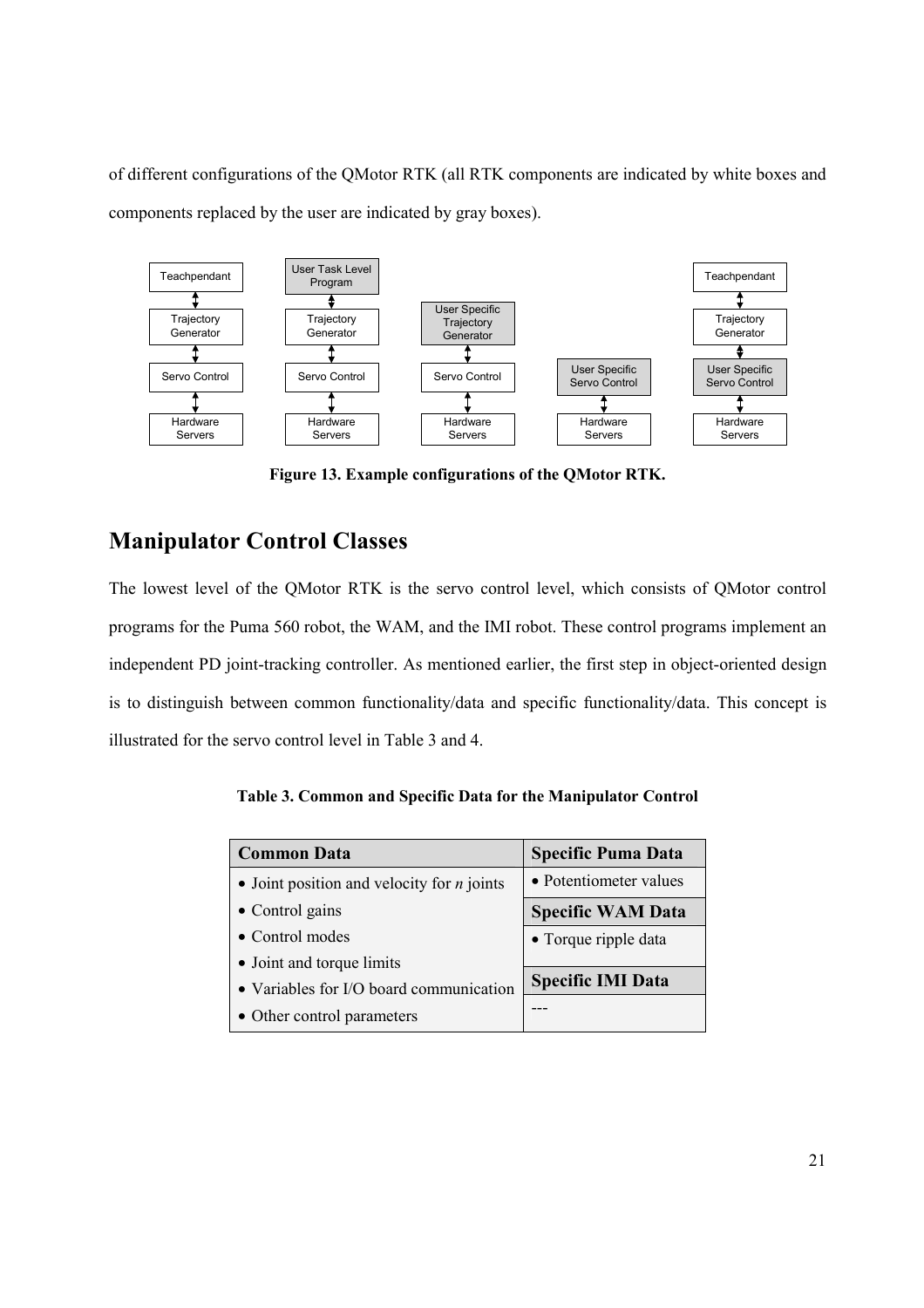| <b>Common Functionality</b>                                                              | <b>Specific Puma Functionality</b>                                                 |
|------------------------------------------------------------------------------------------|------------------------------------------------------------------------------------|
| • Communication with the I/O board                                                       | • Automatic encoder calibration                                                    |
| • Setting output torques by setting voltages of<br>the $D/A$ converters                  | • Motor angles to joint angles transformation<br>(to include coupling effects)     |
| • Position readings through encoders                                                     | • Gravity compensation                                                             |
| • Enabling/disabling arm power by setting<br>digital outputs                             | <b>Specific WAM Functionality</b>                                                  |
| • PD position control                                                                    | • Automatic encoder calibration                                                    |
| • Determining velocities by backwards<br>difference and filtering                        | • Motor angles to joint angles transformation<br>(to include coupling effects)     |
| • Communication with client tasks $(e.g., to$                                            | • Joint torques to motor torques transformation                                    |
| receive a desired trajectory)                                                            | • Gravity compensation                                                             |
| • Switching between control modes $(e.g., zero-)$<br>gravity mode/position control mode) | • Torque ripple compensation                                                       |
| • Safety checks for joint and torque limits                                              | <b>Specific IMI Functionality</b>                                                  |
| • Generation of a simple test mode trajectory                                            | • Disable arm power functions (there is no<br>software control over the arm power) |

#### **Table 4. Common and Specific Functionality for the Manipulator Control**

All common functionality (Table 4, left column) and data (Table 3, left column) are contained in the base class ManipulatorControl. This class, which is derived from the ControlProgram class, implements the functions enterControl(), exitControl(), startControl(), stopControl(), control(), and handleMessage() of the ControlProgram class. Figure 14 depicts the flowcharts of these functions. Note that the handleMessage() function is not shown in the flowcharts. All of the functions listed in the flowcharts (control(), checkJointLimits(), *etc.*) are virtual functions.

Some functions of the base class ManipulatorControl contain basic functionality; some are left empty (*e.g.*, the doCalibration() function is responsible for the automatic calibration procedure and, hence, is highly manipulator dependent). In the derived classes for the Puma 560 robot, the WAM, and the IMI robot, new functions are added and certain functions are reimplemented with modified functionality, as listed in Table 3 and 4(right column). Since the major part of the work is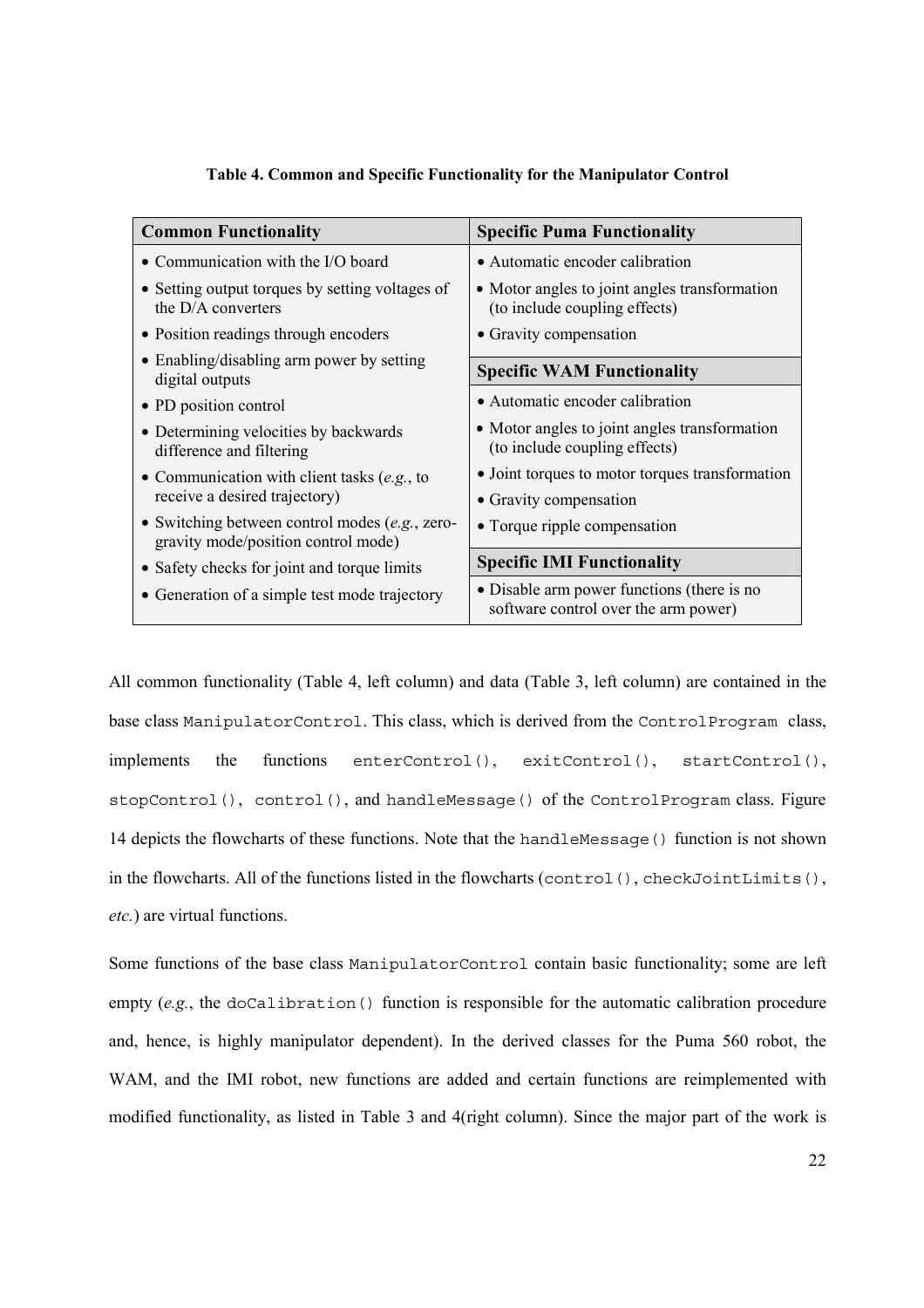done in the base class ManipulatorControl, the derived classes are significantly smaller and simpler. The following extensions are made in the PumaControl class:

- The automatic encoder calibration procedure is added. This procedure determines the absolute position of the Puma by first getting a rough estimate from potentiometer readings and then performing the calibration by searching for the next index pulse.
- The function getCurrentPosition () is reimplemented to take into account the coupling of joints 4, 5, and 6.
- Gravity compensation is added. Gravity compensation calculates the torques resulting from the manipulator's weight and adds these to the output torque for compensation [19].

Similarly, the class WAMControl contains some extensions to implement WAM-specific functionality:

- Variables and functions for the automatic encoder calibration procedure are added.
- The functions getCurrentPosition() and setControlTorque() are reimplemented to take into account the coupling of joints 2/3 and joints 5/6.
- Gravity compensation and torque ripple compensation are added.

The only reimplemented functions of the class IMIControl are the arm power functions. As the IMI does not have software control for arm power, the arm power functionality is removed in the derived class IMIControl.

### **Trajectory Generator**

The trajectory generator is a separate QMotor control program that creates a stream of setpoints and forwards them to the manipulator control using QNX message passing. As the message protocol is generic, the trajectory generator can be used with any manipulator supported by the RTK. The trajectory generator operates at the joint level. It receives target positions from a client program and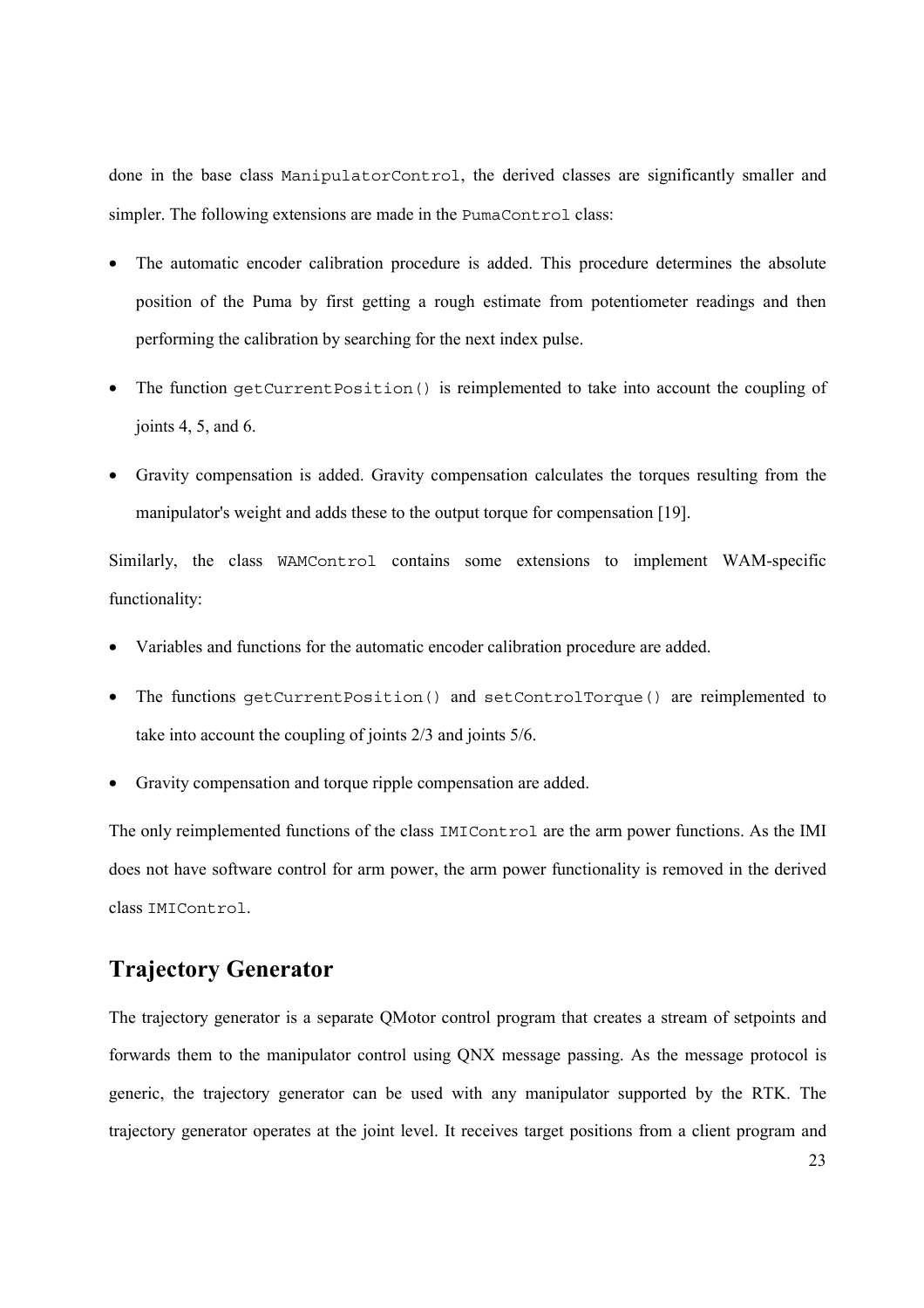then calculates a smooth trajectory to the target positions, including acceleration and deceleration. The client can send multiple target positions asynchronously. The positions are stored in a queue and are processed in first-in, first-out (FIFO) order. If there are multiple positions in the queue, two path segments are blended to ensure a smooth trajectory that does not stop the manipulator. The pathblending algorithm is similar to that in [20].



Figure 14. Flowchart of the functions enterControl(), exitControl(), startControl(), stopControl(), **and control() in the class ManipulatorControl.**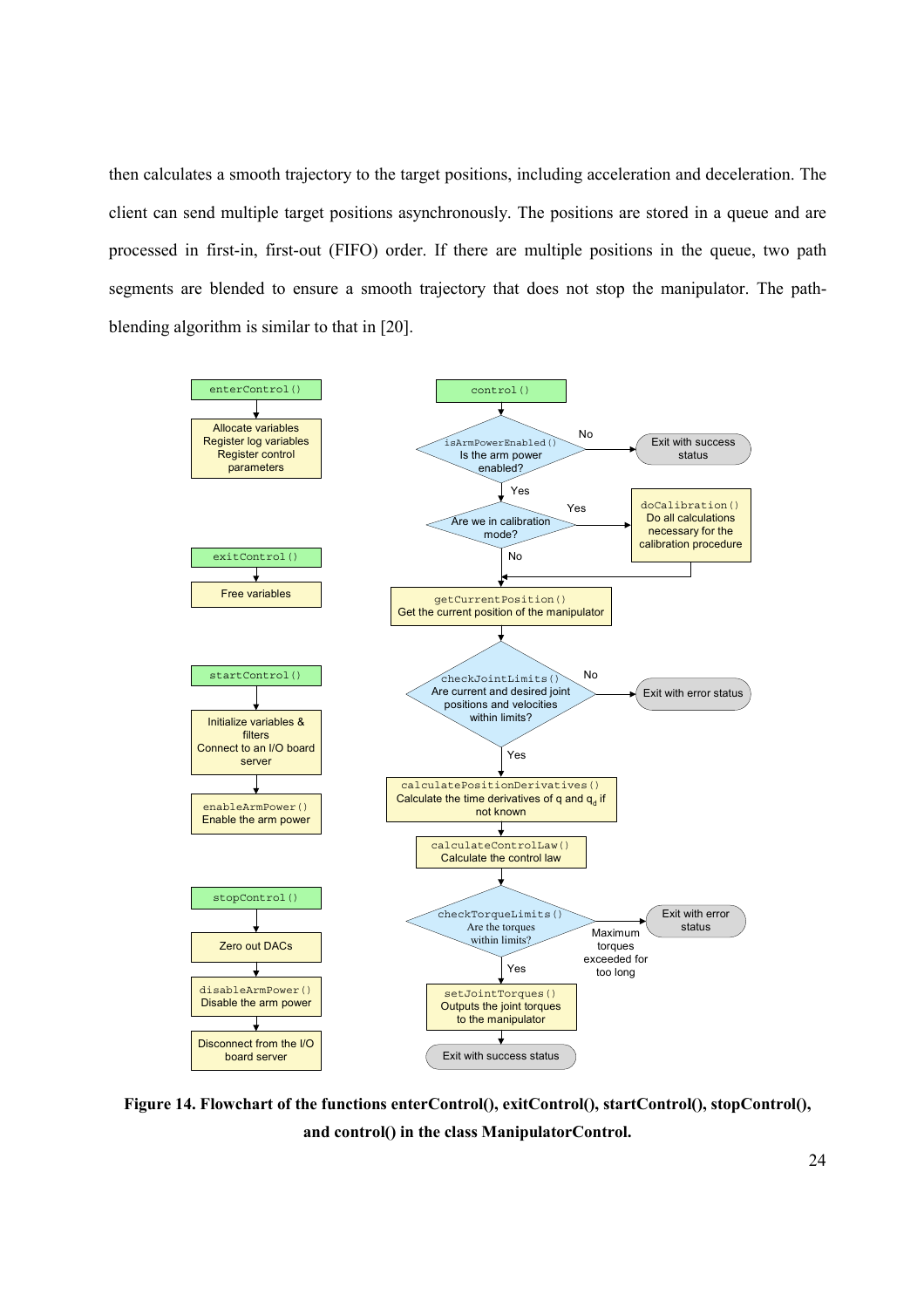### **GUI Components**

The design of GUI components is very important with regard to simplifying the use of the manipulator control system. A real-time operating system like QNX 4 allows GUI programs to coexist with high priority control programs. To use object-oriented techniques for the GUI, all GUI components are implemented with the C++ library QWidgets++ [21]. The RTK contains four GUI programs: the manipulator control panel, the WAM control panel, the manual-move utility, and the teachpendant. The manipulator control panel (see Figure 15) is a generic control panel that works with all manipulators. The WAM control panel (not shown) extends the manipulator control panel by adding buttons for enabling and disabling the torque ripple compensation.

| QMotor RTK - Manipulator Control Panel - Puma 560<br>⋿ |           |         |         |         |         | ⊫       |
|--------------------------------------------------------|-----------|---------|---------|---------|---------|---------|
|                                                        | Joint 1   | Joint 2 | Joint 3 | Joint 4 | Joint 5 | Joint 6 |
| <b>Current Position</b>                                | 28.9      | $-64.5$ | 13.2    | 12.6    | $-14.1$ | 22.8    |
| Position Error                                         | 0.0179    | 10.0400 | 10.0082 | 0.0078  | 0.0088  | 0.0139  |
| Arm Power Off                                          | Calibrate |         |         |         |         | Exit    |

**Figure 15. The generic manipulator control panel.** 

The manual-move utility (see Figure 16) is a simple program to test the servo control. It contains a slider for each joint. The user can move the sliders with the mouse, and the manipulator follows immediately.

| $\equiv$ |          | Manual Move - Barrett Whole Arm Manipulator |      |   | l¤<br>$\mathbb{R}$ |
|----------|----------|---------------------------------------------|------|---|--------------------|
| Joint 1  | $-23.10$ |                                             |      |   |                    |
| Joint 2  | 27.77    |                                             |      |   |                    |
| Joint 3  | 9.86     |                                             |      |   |                    |
| Joint 4  | 0.70     |                                             |      | ٠ |                    |
|          |          |                                             | Exit |   |                    |

**Figure 16. The manual-move utility.**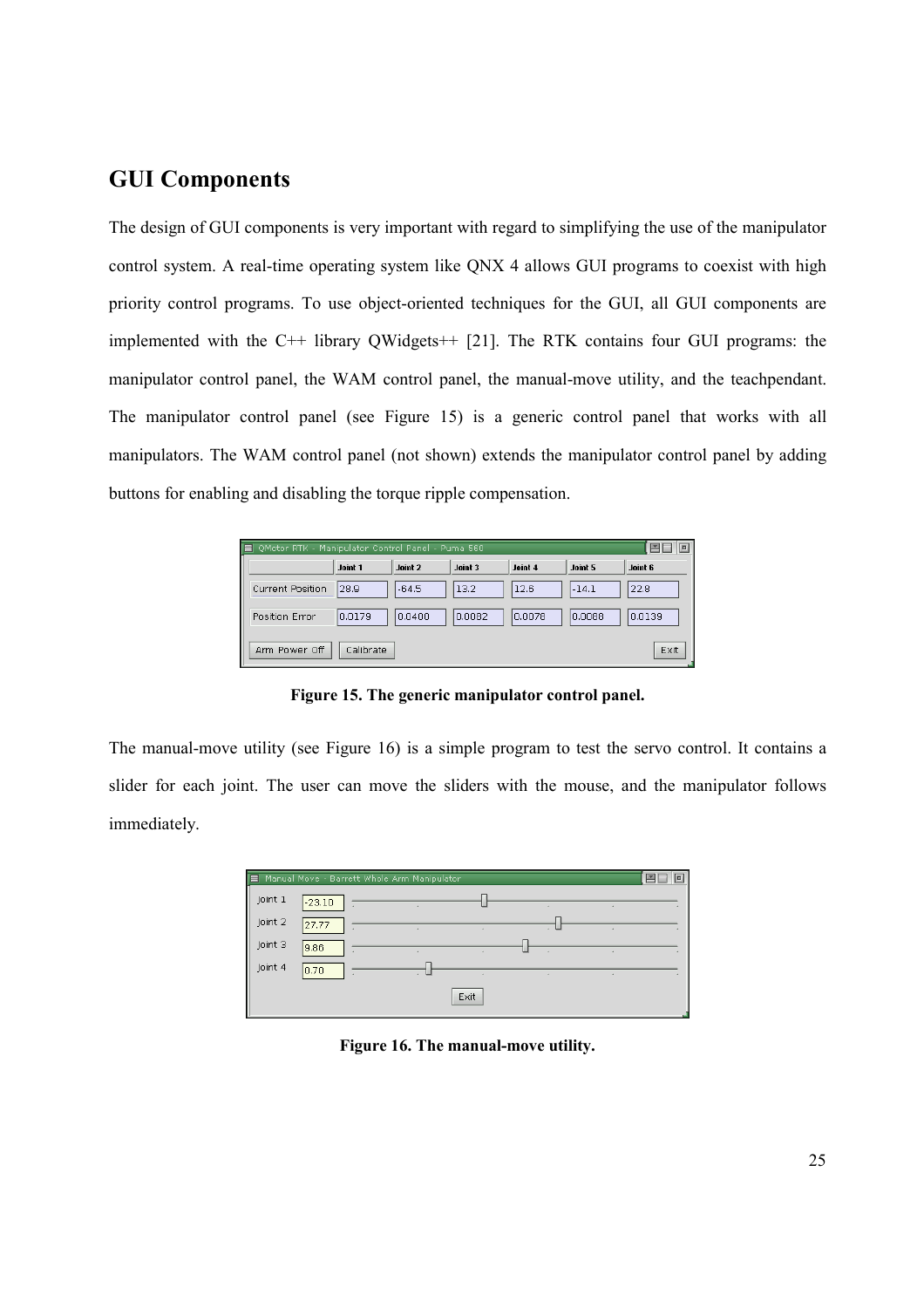The teachpendant (see Figure 17) uses the zero-gravity mode of the manipulator to allow the user to push the manipulator around in the workspace. Once the user has moved the manipulator to a desired target position, this position can be added to a list of points. The teachpendant also uses the trajectory generator to move the manipulator back to the taught positions. It is also possible to cycle the manipulator through all or some of the taught positions. Additionally, the teachpendant is able to control the Barrett Hand, an advanced three-finger gripper. Hence, complete pick-and-place operations can be programmed with the teachpendant.

| Teachpendant - Barrett Whole Arm Manipulator<br>⊫ |                 |                                       |         |                      |         |          |           |            | 国国<br>$\Box$ |
|---------------------------------------------------|-----------------|---------------------------------------|---------|----------------------|---------|----------|-----------|------------|--------------|
| T<br>File<br>Edit<br>Teach                        | Playback        | Help                                  |         |                      |         |          |           |            |              |
| New Position                                      |                 | Delete Position   O Zero Gravity Mode |         | Add Current Position |         | Playback | Speed 1.0 | <b>Q</b> . | Moving       |
| <b>Position Name</b>                              | <b>Go There</b> | Joint 1                               | Joint 2 | Joint 3              | Joint 4 | Joint 5  | Joint 6   | Joint 7    |              |
| Before grasp                                      |                 | $-2.66$                               | 112.47  | 6.31                 | 69.20   | $-98.57$ | $-28.20$  | 0.00       |              |
| 3<br>Stop                                         |                 |                                       |         |                      |         |          |           |            |              |
| Command<br>gc.                                    |                 |                                       |         |                      |         |          |           |            |              |
| lifting up position                               |                 | 10.00                                 | 20.00   | 30.00                | 120.00  | $-98.57$ | $-28.20$  | 0.00       |              |
| over target                                       |                 | $-4.44$                               | 20.86   | $-20.77$             | 70.28   | $-66.65$ | $-59.72$  | 0.00       |              |

**Figure 17. The teachpendant.** 

### **Extending the System Using Inheritance**

The previous sections explained how object-oriented techniques accelerate the addition of new manipulator control programs to the QMotor RTK. This section illustrates in greater detail how inheritance can be used during the addition of a new control algorithm. Specifically, in this simple example, the controller is extended from a PD controller to a proportional-integral-derivative (PID) controller.

Figure 18 shows the function calculatePositionControl(), which calculates the PD control in the base class ManipulatorControl. To implement the new controller, a new class WAMPIDControl is derived from the class WAMControl (see Figure 19, [a]). This class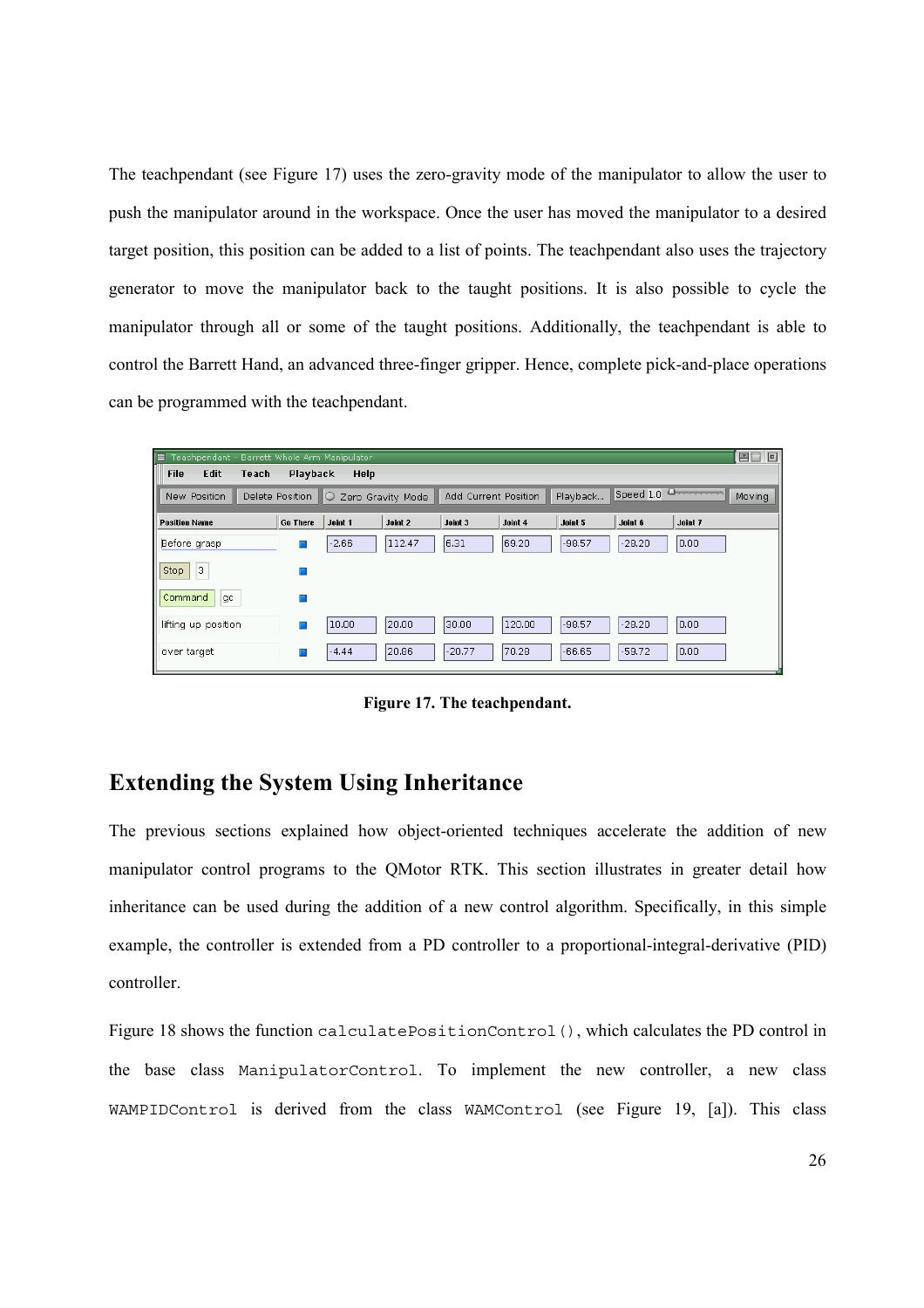reimplements the function calculatePositionControl(). The reimplemented function first calls the calculatePositionControl() function of the base class and, hence, uses the algorithm for the PD control of the base class (see Figure 19, [b]). Then the integral term is added (see Figure 19, [c]). Note that the function calculatePositionControl() of the base class and the derived class are distinguished by the scope prefixes ManipulatorControl:: and WAMPIDControl::.

```
void ManipulatorControl::calculatePositionControl()
{
  // PD control
  for (int i = 0; i < d numJoints; i++)
  {
    d_controlTorque[i] +=
      d_kp[i] * d_positionErrorRad[i]
        \overline{+} d_kd[i] \overline{*} (d_desiredVelocityRad[i]) - d_velocityRad[i]);
  }
}
```


```
class WAMPIDControl : public WAMControl [a]
{
      // ----- Constructors -----
public:
      WAMPIDControl (int argc, char *argv[]) : WAMControl(argc, argv) \{\}~WAMPIDControl () {};
      // ----- Manipulators -----
      virtual void calculatePositionControl();
      double d ki[7]; // Integral Gain
      double d_prevPositionErrorRad[7]; // Position error of the
                                        // previous control cycle<br>// Integrated position error
      double d positionErrorInt[7];
};
void WAMPIDControl::calculatePositionControl()
{
      // Call the base class to do the PD control
      ManipulatorControl::calculatePositionControl(); [b]
      // Then add the integral term
      for (int i = 0; i < d_numJoints; i++) [c]
      {
            d_positionErrorInt[i] += 0.5 * d controlPeriod
                  * (d_positionErrorRad[i] + d_prevPositionErrorRad[i]);
            d_prevPositionErrorRad[i] = d_positionErrorRad[i];
            d_controlTorque[i] += d_ki[i] * d_positionErrorInt[i];
      }
}
```
**Figure 19. The derived class WAMPIDControl.**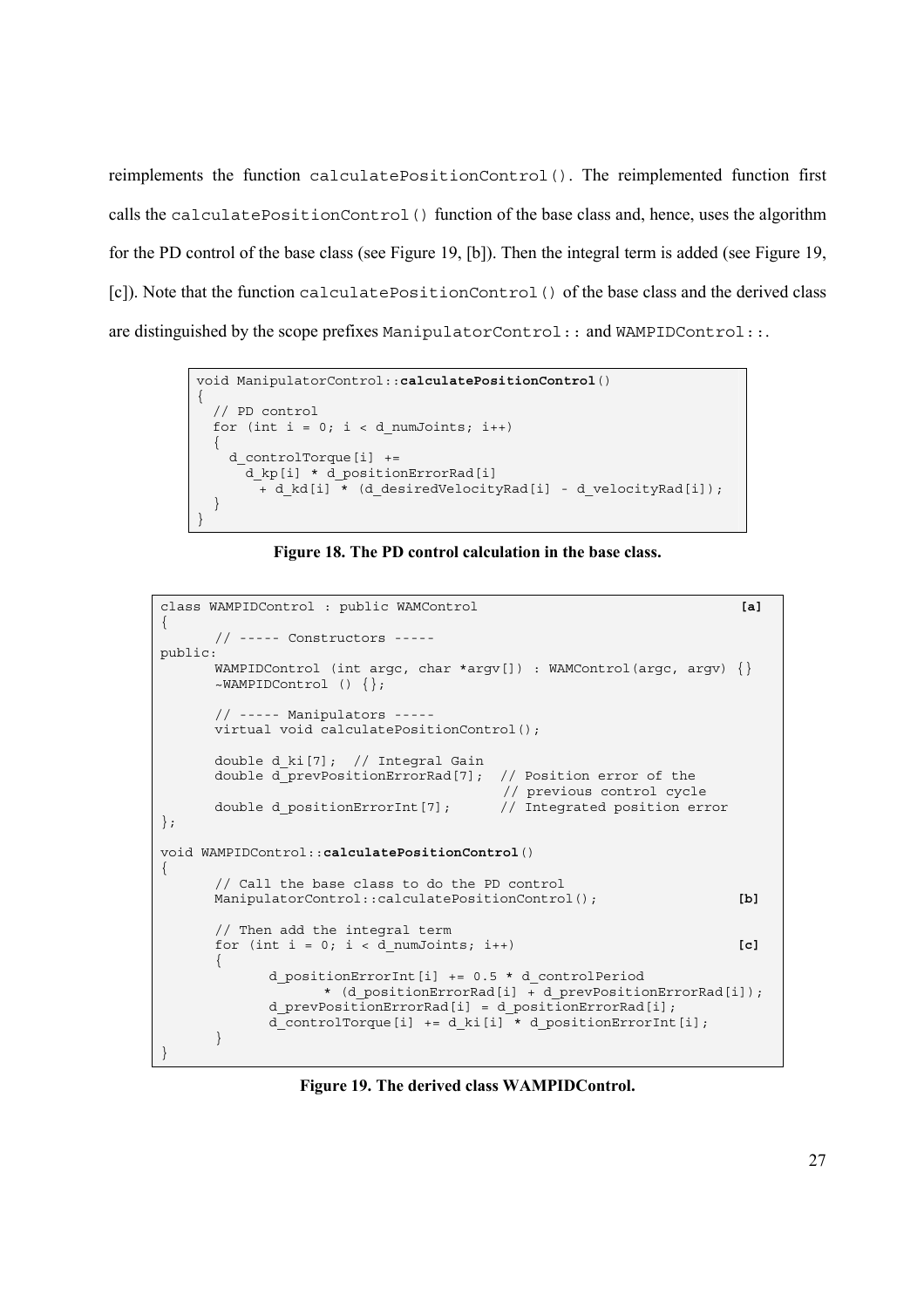## **Conclusions**

This article documents the architecture of the control environment QMotor 3.0. Object-oriented techniques and client/server architectures were used to foster flexibility and extensibility. Support for several new hardware interface boards was added after QMotor 3.0 was completed, simply by providing new hardware servers that are based on the IOBoardServer class. QMotor 3.0 has been used by Clemson University and other research institutions to implement a wide variety of control algorithms, some of which are documented in [1], [2], [3], and [4].

QMotor 3.0 has also been used as the basis for a robot control system called the QMotor RTK, which also uses object-oriented techniques. The QMotor RTK was initially developed using Puma manipulators and was later extended to the Barrett WAM and the IMI Direct Drive robot. The QMotor RTK reuses code for implementing different manipulator control programs and GUI programs. Specifically, generic base classes and specific classes for the Puma 560 robot, the WAM, and the IMI robot have been developed. Figure 20 relates the code size of the generic and specific RTK components to the total code size, illustrating that the implementation of new manipulators requires a significantly smaller coding effort once the generic base class is implemented.



**Figure 20. Code size ratios for the supported manipulators.**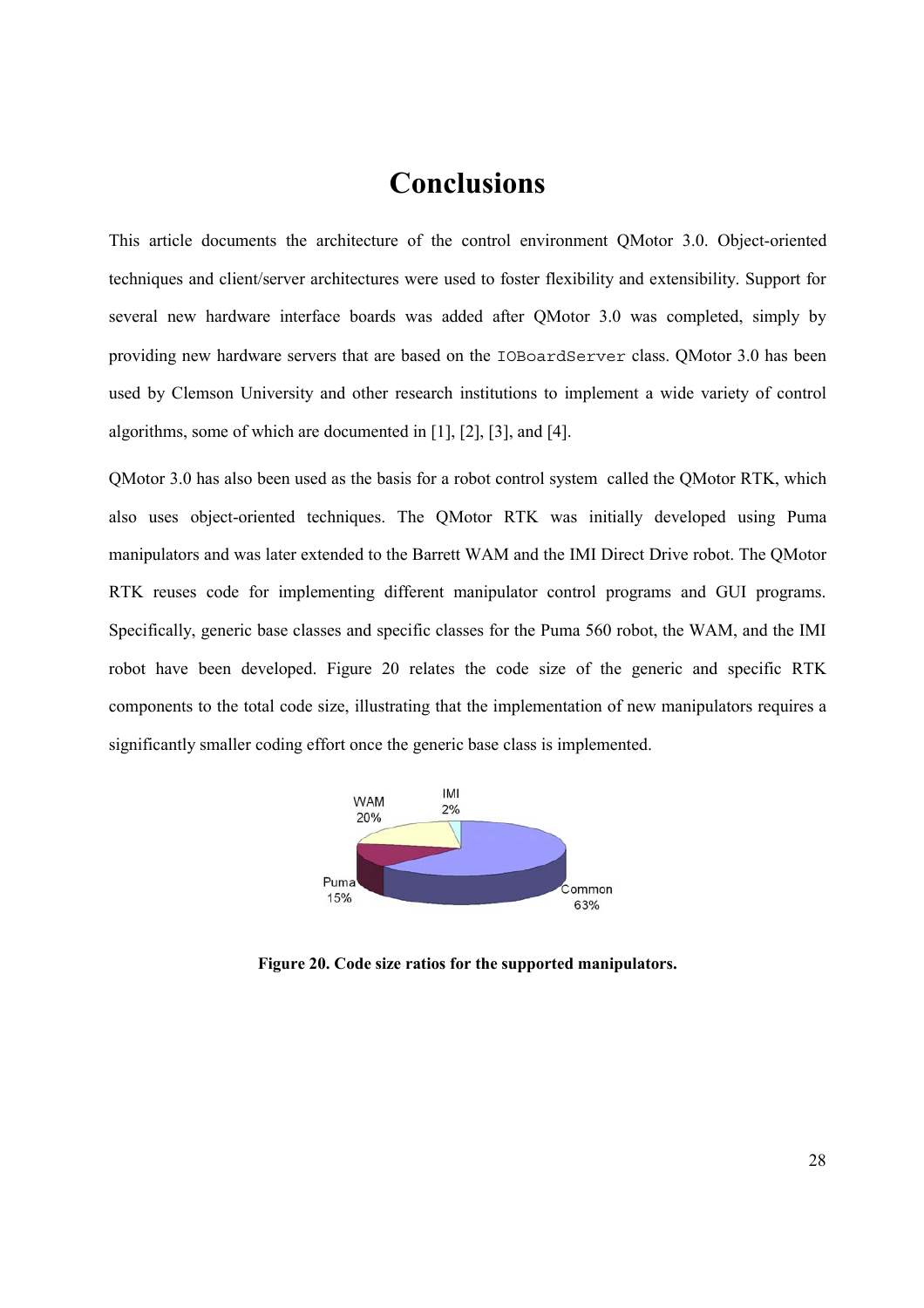### References

- [1] B.T. Costic, S.P. Nagarkatti, D.M. Dawson, and M.S. de Queiroz, "Autobalancing DCAL controller for rotating unbalanced disk," *Proc. of the American Control Conference*, Chicago, IL, June 2000, pp. 2092-2096.
- [2] M. Feemster, A. Behal, P. Aquino, and D.M. Dawson, "Tracking control of the induction motor in the presence of magnetic saturation effects," *Proc. of the IEEE Conference on Decision and Control*, Phoenix, AZ, Dec. 1999, pp. 341-346.
- [3] W.E. Dixon, D.M. Dawson, E. Zergeroglu, and A. Behal, "Adaptive tracking control of a wheeled mobile robot via an uncalibrated camera system," *Proc. of the American Control Conference,* Chicago, IL, June 2000, pp. 1493-1497.
- [4] E. Zergeroglu, D.M. Dawson, M.S. de Queiroz, and M. Krstic, "On global output feedback tracking control of robot manipulators," *Proc. of the IEEE Conference on Decision and Control*, Sydney, Australia, Dec. 2000, pp. 5073-5078.
- [5] *BA4-310 Software User Manual*, Barrett Technologies, 139 Main St., Kendall Square, Cambridge, MA 02142, http://www.barretttechnology.com/robot.
- [6] N. Costescu, D. Dawson, and M. Loffler, "QMotor 2.0 A real-time PC-based control environment," *IEEE Control Systems Magazine*, June 1999, pp. 68-76
- [7] J. Lloyd, M. Parker and R. McClain, "Extending the RCCL programming environment to multiple robots and processors," *Proc. IEEE Int. Conf. Robotics & Automation*, 1988, pp. 465– 469.
- [8] P. Corke and R. Kirkham, "The ARCL robot programming system", *Proc. Int. Conf. Robots for Competitive Industries*, Brisbane, Australia, pp. 484-493.
- [9] N. Costescu, M. Loffler, E. Zergeroglu and D. M. Dawson, "QRobot A multitasking PC-based robot control system," *Microcomputer Applications Journal Special Issue on Robotics*, vol. 18 no. 1, pp. 13-22.
- [10] D.J. Miller and R.C. Lennox, "An object-oriented environment for robot system architectures," *IEEE Control Systems Magazine, February 1991*, pp. 14-23.
- [11] C. Zieliński, "Object-oriented robot programming,", *Robotica*, vol. 15, pp. 41-48, 1997.